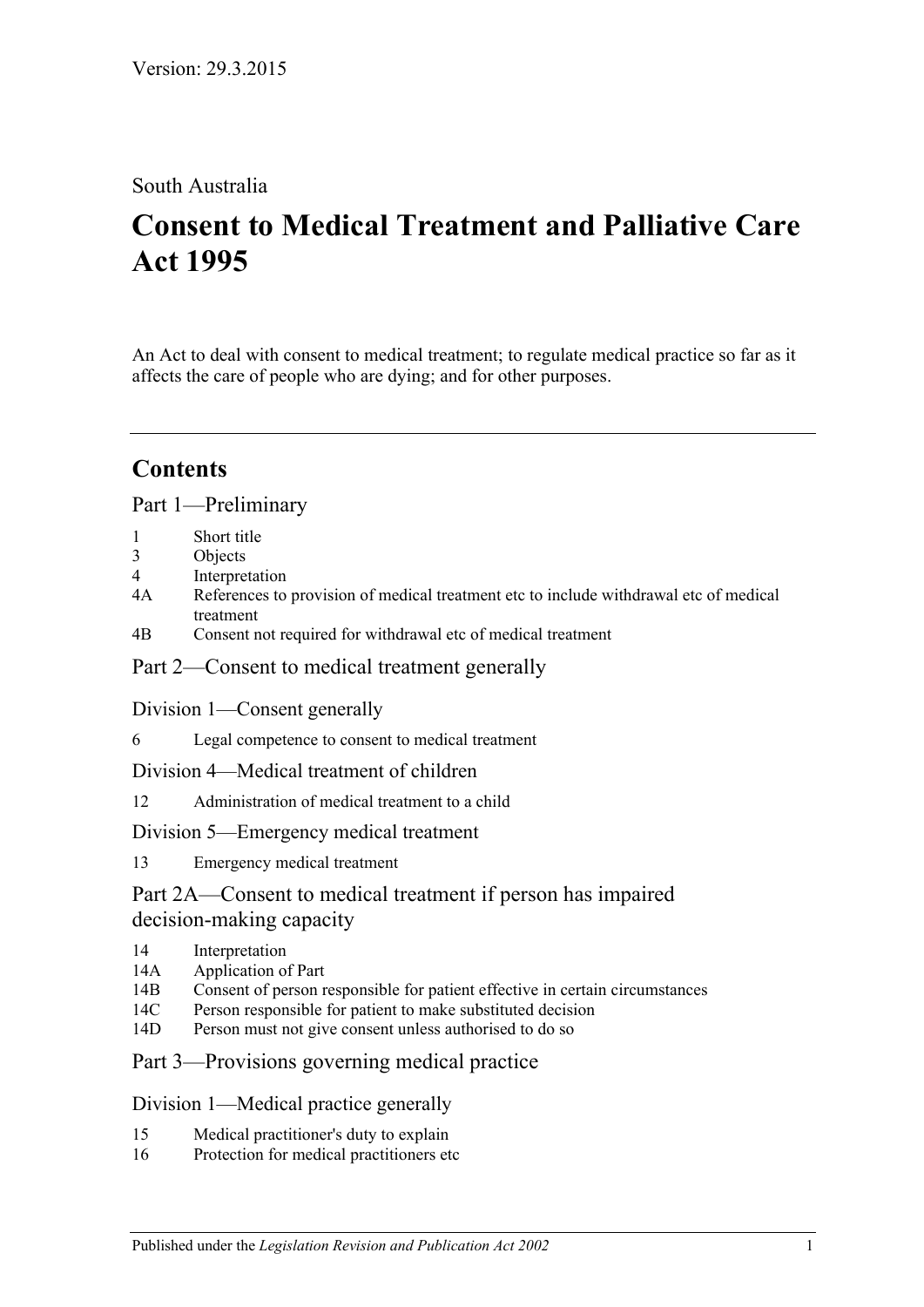[Division 2—The care of people who are dying](#page-10-4)

- 17 [The care of people who are dying](#page-10-5)
- 18 [Saving provision](#page-11-0)

#### [Part 3A—Dispute resolution, reviews and appeals](#page-11-1)

#### Division [1—Preliminary](#page-11-2)

18A [Interpretation](#page-11-3)

18B [Application of Part](#page-11-4)

#### Division [2—Resolution of disputes by Public Advocate](#page-12-0)

- 18C [Resolution of disputes by Public Advocate](#page-12-1)
- 18D [Public Advocate may refer matter to Tribunal](#page-13-0)
- 18DA [Public Advocate may refer question of law to Supreme Court](#page-13-1)

#### Division [3—Resolution of disputes by Tribunal](#page-13-2)

- 18E [Resolution of disputes by Tribunal](#page-13-3)
- 18F [Tribunal may refer matter to Public Advocate](#page-14-0)
- 18G [Failing to comply with direction of Tribunal](#page-14-1)

[Division 4—Reviews and appeals](#page-15-0)

18H [Reviews and appeals](#page-15-1)

#### [Part 3B—Special provisions relating to Tribunal](#page-16-0)

- 18I [Tribunal must give notice of proceedings](#page-16-1)
- 18J [Reasons for decisions](#page-16-2)
- 18K [Representation of person who is subject of proceedings](#page-16-3)

#### [Part 4—Regulations](#page-17-0)

19 [Regulations](#page-17-1)

#### [Schedule 3—Transitional provisions](#page-17-2)

2 [Transitional provisions](#page-17-3)

[Legislative history](#page-18-0)

## <span id="page-1-0"></span>**The Parliament of South Australia enacts as follows:**

# **Part 1—Preliminary**

#### <span id="page-1-1"></span>**1—Short title**

This Act may be cited as the *Consent to Medical Treatment and Palliative Care Act 1995*.

#### <span id="page-1-2"></span>**3—Objects**

The objects of this Act are—

(a) to make certain reforms to the law relating to consent to medical treatment—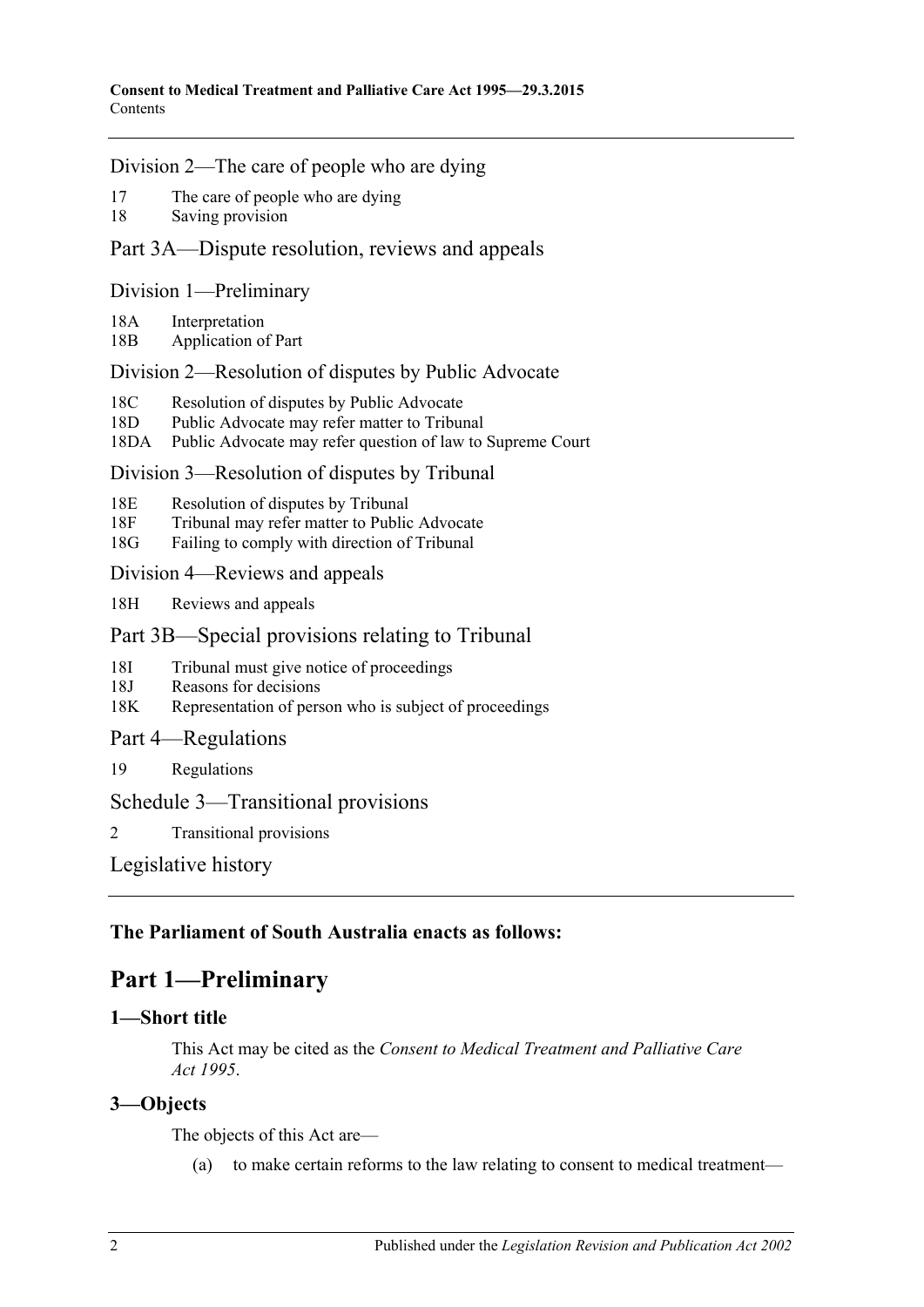- (i) to allow persons of or over the age of 16 years to decide freely for themselves on an informed basis whether or not to undergo medical treatment; and
- (iii) to provide for the administration of emergency medical treatment in certain circumstances without consent; and
- (b) to provide for the medical treatment of people who have impaired decision-making capacity; and
- (c) to allow for the provision of palliative care, in accordance with proper standards, to people who are dying and to protect them from medical treatment that is intrusive, burdensome and futile.

#### <span id="page-2-0"></span>**4—Interpretation**

(1) In this Act, unless the contrary intention appears—

*administration* of medical treatment includes the prescription or supply of drugs;

*advance care directive* means an advance care directive under the *[Advance Care](http://www.legislation.sa.gov.au/index.aspx?action=legref&type=act&legtitle=Advance%20Care%20Directives%20Act%202013)  [Directives Act](http://www.legislation.sa.gov.au/index.aspx?action=legref&type=act&legtitle=Advance%20Care%20Directives%20Act%202013) 2013* that is in force;

*child* means a person under 16 years of age;

*decision*, of the Tribunal, has the same meaning as in the *[South Australian Civil and](http://www.legislation.sa.gov.au/index.aspx?action=legref&type=act&legtitle=South%20Australian%20Civil%20and%20Administrative%20Tribunal%20Act%202013)  [Administrative Tribunal Act](http://www.legislation.sa.gov.au/index.aspx?action=legref&type=act&legtitle=South%20Australian%20Civil%20and%20Administrative%20Tribunal%20Act%202013) 2013*;

*dentist* means a person registered under the *Health Practitioner Regulation National Law*—

- (a) to practise in the dental profession as a dentist (other than as a student); and
- (b) in the dentists division of that profession;

*guardian* means a person acting or appointed under any Act or law as the guardian of another;

*impaired decision-making capacity*, in respect of a particular decision—see [subsection](#page-3-0) (2);

*internal review* means a review under section 70 of the *[South Australian Civil and](http://www.legislation.sa.gov.au/index.aspx?action=legref&type=act&legtitle=South%20Australian%20Civil%20and%20Administrative%20Tribunal%20Act%202013)  [Administrative Tribunal Act](http://www.legislation.sa.gov.au/index.aspx?action=legref&type=act&legtitle=South%20Australian%20Civil%20and%20Administrative%20Tribunal%20Act%202013) 2013*;

*life sustaining measures* means medical treatment that supplants or maintains the operation of vital bodily functions that are temporarily or permanently incapable of independent operation, and includes assisted ventilation, artificial nutrition and hydration and cardiopulmonary resuscitation;

*medical practitioner* means a person registered under the *Health Practitioner Regulation National Law* to practise in the medical profession (other than as a student) and includes a dentist;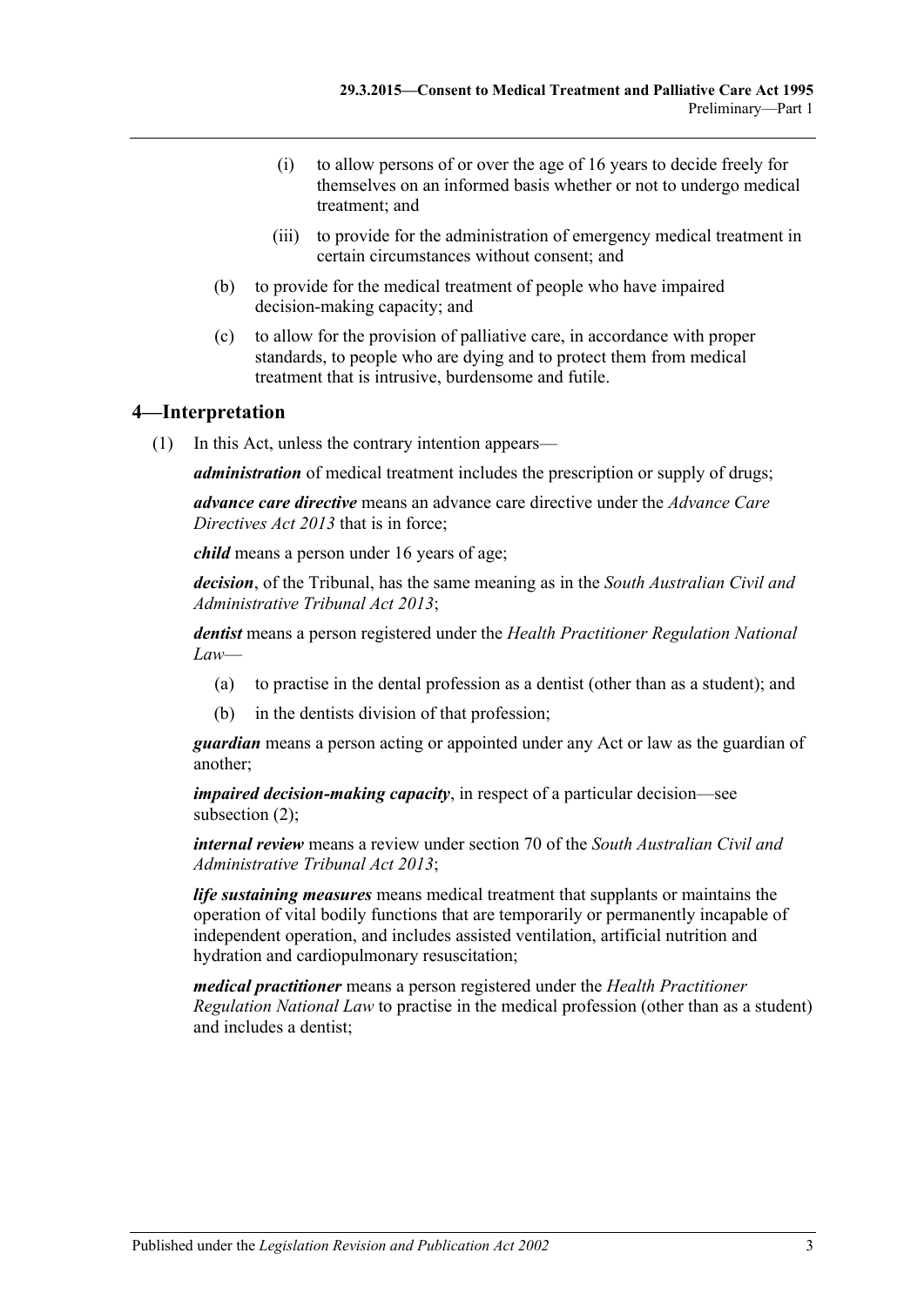*medical treatment* means the provision by a medical practitioner of physical, surgical or psychological therapy to a person (including the provision of such therapy for the purposes of preventing disease, restoring or replacing bodily function in the face of disease or injury or improving comfort and quality of life) and includes the prescription or supply of drugs;

**Note—**

See also [section](#page-7-1) 14, which extends this definition for the purposes of [Part 2A](#page-7-0) to include other forms of health care.

*palliative care* means measures directed at maintaining or improving the comfort of a patient who is, or would otherwise be, in pain or distress;

*parent*, of a child, includes—

- (a) a step-parent; and
- (b) an adult who acts *in loco parentis* in relation to the child;

*persistent vegetative state* includes post-coma unresponsiveness and a minimally responsive state;

*Public Advocate* means the person holding or acting in the office of Public Advocate under the *[Guardianship and Administration Act](http://www.legislation.sa.gov.au/index.aspx?action=legref&type=act&legtitle=Guardianship%20and%20Administration%20Act%201993) 1993*;

*representative*, of a patient, means a person authorised under this or any other Act or law to make decisions about the administration of medical treatment of the relevant kind to the patient;

*substitute decision-maker* has the same meaning as in the *[Advance Care Directives](http://www.legislation.sa.gov.au/index.aspx?action=legref&type=act&legtitle=Advance%20Care%20Directives%20Act%202013)  Act [2013](http://www.legislation.sa.gov.au/index.aspx?action=legref&type=act&legtitle=Advance%20Care%20Directives%20Act%202013)*;

*terminal illness* means an illness or condition that is likely to result in death;

*terminal phase* of a terminal illness means the phase of the illness reached when there is no real prospect of recovery or remission of symptoms (on either a permanent or temporary basis);

*Tribunal* means the South Australian Civil and Administrative Tribunal established under the *[South Australian Civil and Administrative Tribunal Act](http://www.legislation.sa.gov.au/index.aspx?action=legref&type=act&legtitle=South%20Australian%20Civil%20and%20Administrative%20Tribunal%20Act%202013) 2013*.

- <span id="page-3-0"></span>(2) For the purposes of this Act, a person will be taken to have *impaired decision-making capacity* in respect of a particular decision if—
	- (a) the person is not capable of—
		- (i) understanding any information that may be relevant to the decision (including information relating to the consequences of making a particular decision); or
		- (ii) retaining such information; or
		- (iii) using such information in the course of making the decision; or
		- (iv) communicating his or her decision in any manner; or
	- (b) the person is, by reason of being comatose or otherwise unconscious, unable to make a particular decision about his or her medical treatment.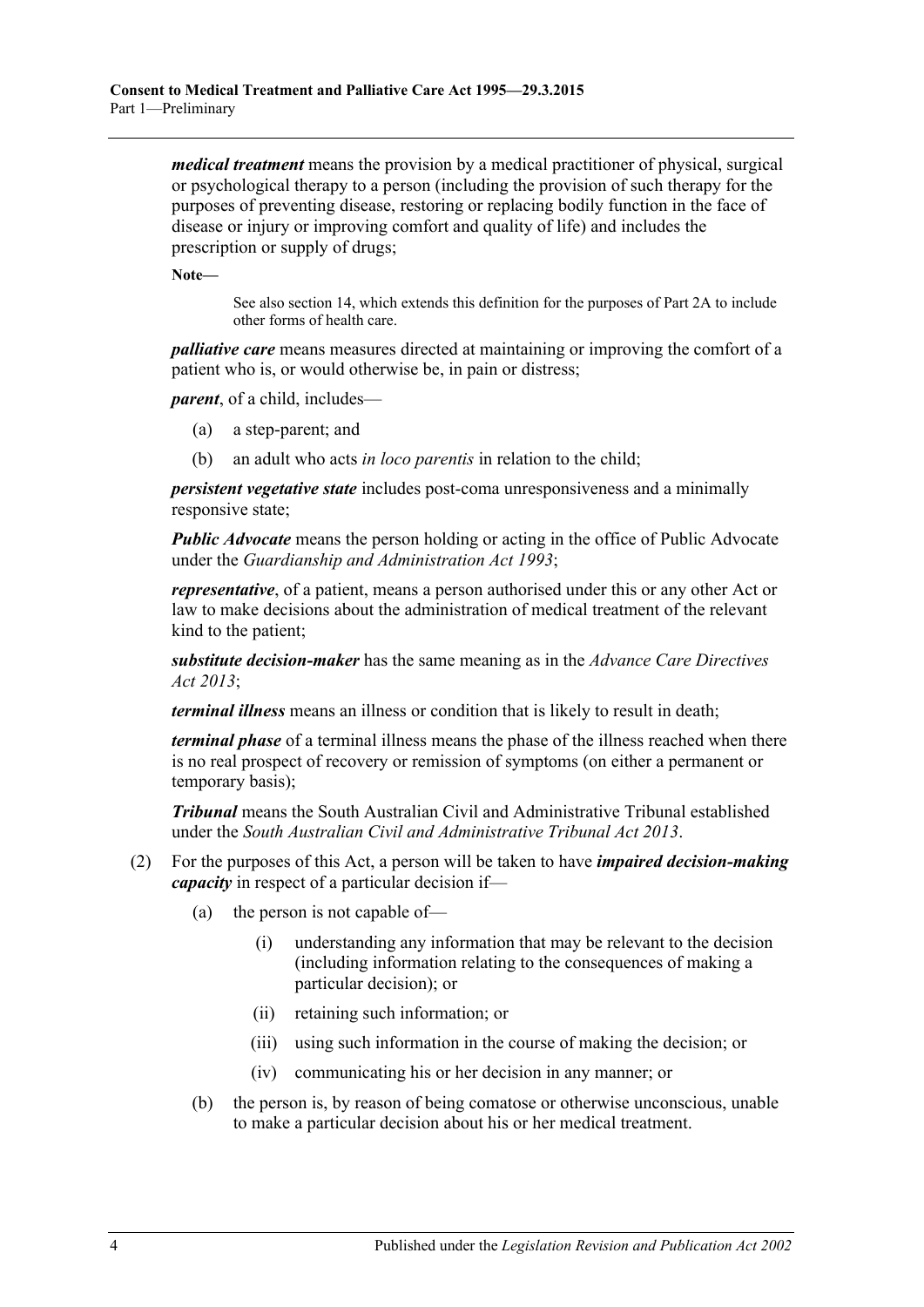- (3) For the purposes of this Act—
	- (a) a person will not be taken to be incapable of understanding information merely because the person is not able to understand matters of a technical or trivial nature;
	- (b) a person will not be taken to be incapable of retaining information merely because the person can only retain the information for a limited time;
	- (c) a person may fluctuate between having impaired decision-making capacity and full decision-making capacity;
	- (d) a person's decision-making capacity will not be taken to be impaired merely because a decision made by the person results, or may result, in an adverse outcome for the person.
- (4) For the purposes of this Act, a medical practitioner is entitled to presume that a person who purports to be in a close and continuing relationship with another person is in such a relationship unless the medical practitioner knew, or ought reasonably to have known, that the 2 persons were not in such a relationship.
- (5) For the purposes of this Act, a medical practitioner is entitled to presume that a person who purports to have a particular relationship to another person (whether the relationship is based on affinity or consanguinity or otherwise) does have such a relationship unless the medical practitioner knew, or ought reasonably to have known, that the person did not have such a relationship to the other person.

#### <span id="page-4-0"></span>**4A—References to provision of medical treatment etc to include withdrawal etc of medical treatment**

Unless the contrary intention appears, a reference in this Act to the administration of medical treatment to a person will be taken to include a reference to the withdrawal, or withholding, of medical treatment to the person (including, to avoid doubt, the withdrawal or withholding of life sustaining measures).

#### <span id="page-4-1"></span>**4B—Consent not required for withdrawal etc of medical treatment**

Nothing in this Act operates to require the consent of a person to be given before medical treatment (including, to avoid doubt, life sustaining measures) can be withdrawn or withheld.

## <span id="page-4-3"></span><span id="page-4-2"></span>**Part 2—Consent to medical treatment generally**

#### **Division 1—Consent generally**

#### <span id="page-4-4"></span>**6—Legal competence to consent to medical treatment**

A person of or over 16 years of age may make decisions about his or her own medical treatment as validly and effectively as an adult.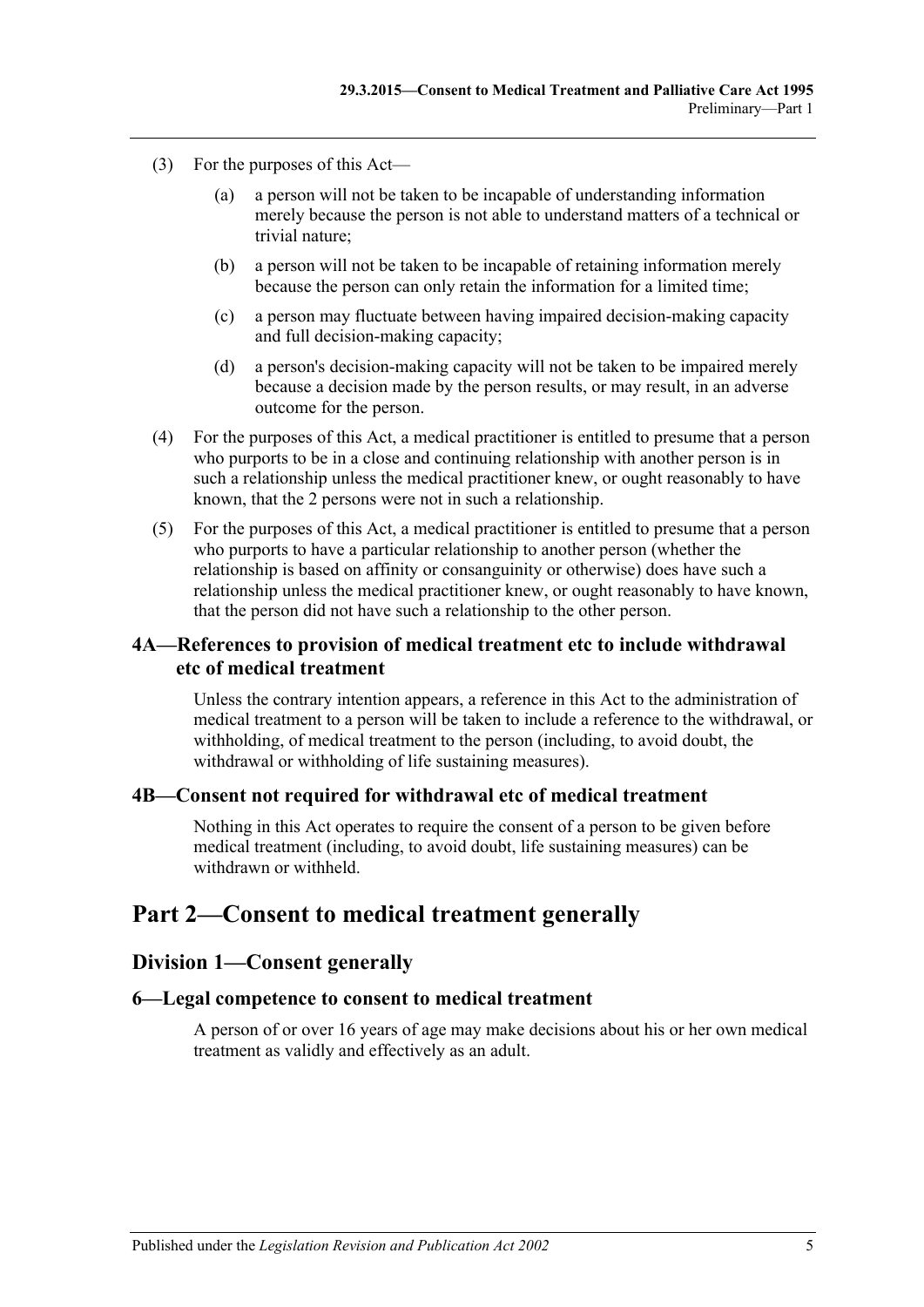## <span id="page-5-0"></span>**Division 4—Medical treatment of children**

#### <span id="page-5-1"></span>**12—Administration of medical treatment to a child**

A medical practitioner may administer medical treatment to a child if—

- (a) the parent or guardian consents; or
- (b) the child consents and—
	- (i) the medical practitioner who is to administer the treatment is of the opinion that the child is capable of understanding the nature, consequences and risks of the treatment and that the treatment is in the best interest of the child's health and well-being; and
	- (ii) that opinion is supported by the written opinion of at least one other medical practitioner who personally examines the child before the treatment is commenced.

## <span id="page-5-2"></span>**Division 5—Emergency medical treatment**

#### <span id="page-5-3"></span>**13—Emergency medical treatment**

- <span id="page-5-4"></span>(1) Subject to this section, a medical practitioner may lawfully administer medical treatment to a person (the *patient*) if—
	- (a) the patient is incapable of consenting (whether or not the person has impaired decision-making capacity in respect of a particular decision); and
	- (b) the medical practitioner who administers the treatment is of the opinion that the treatment is necessary to meet an imminent risk to life or health and that opinion is supported by the written opinion of another medical practitioner who has personally examined the patient; and
	- (c) the patient (if of or over 16 years of age) has not, to the best of the medical practitioner's knowledge, refused to consent to the treatment; and
	- (d) the medical practitioner proposing to administer the treatment has made, or has caused to be made, reasonable inquiries to ascertain whether the patient (if the patient is 18 or more years of age) has given an advance care directive.
- <span id="page-5-6"></span><span id="page-5-5"></span>(1a) Subject to this section, a medical practitioner may lawfully administer medical treatment to a person (the *patient*) despite a provision of an advance care directive given by the patient comprising a refusal of medical treatment if—
	- (a) the patient is incapable of consenting (whether or not the patient has impaired decision-making capacity in respect of a particular decision); and
	- (b) the medical practitioner who administers the treatment is of the opinion that the treatment is necessary to meet an imminent risk to life or health and that opinion is supported by the written opinion of another medical practitioner who has personally examined the patient; and
	- (c) the medical practitioner who administers the treatment reasonably believes that the provision of the advance care directive is not intended to apply—
		- (i) to treatment of the kind proposed; or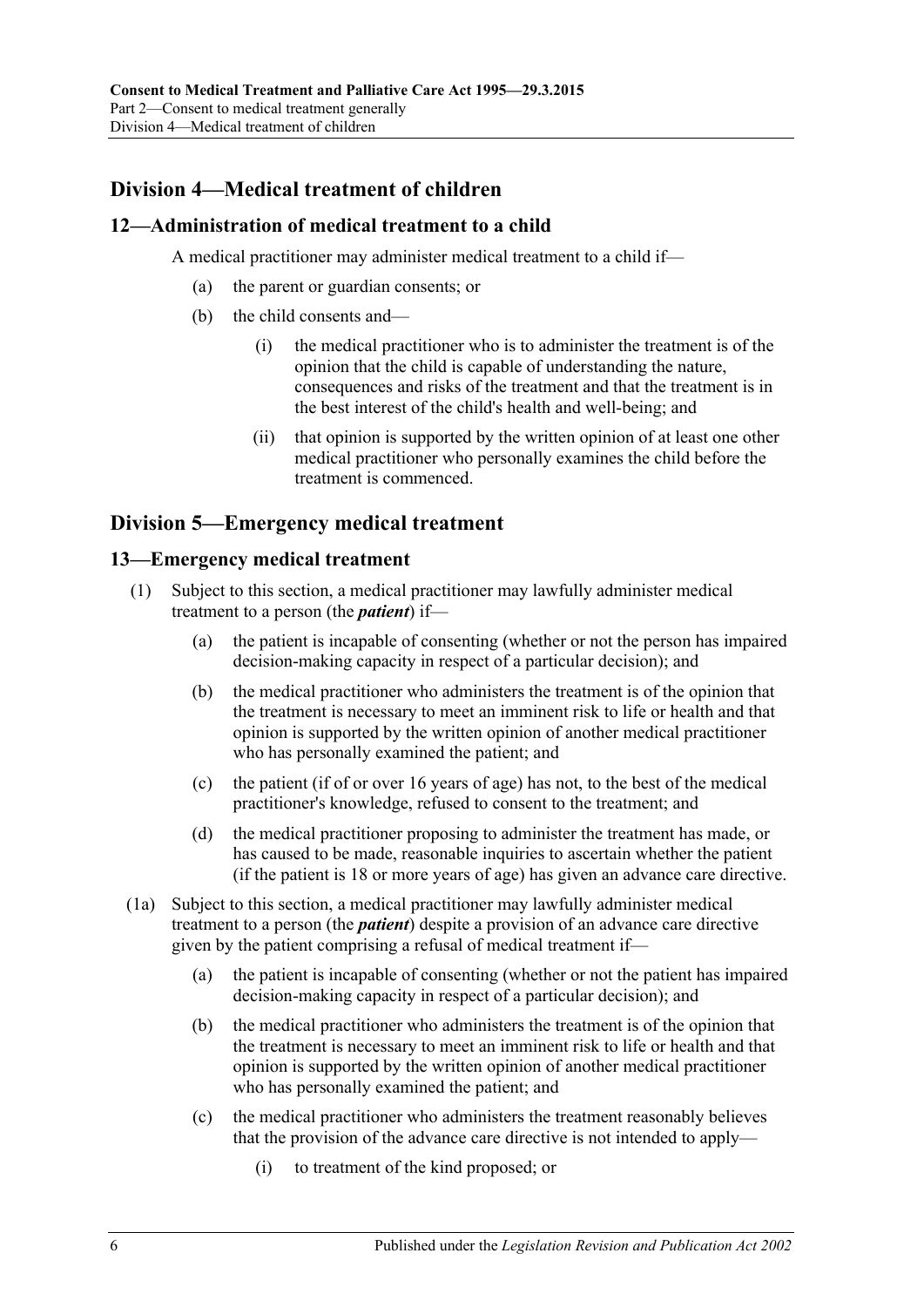- (ii) in the circumstances in which the proposed medical treatment is to be administered; and
- (d) it is not reasonably practicable in the circumstances of the case to have the matter dealt with under Part 7 of the *[Advance Care Directives Act](http://www.legislation.sa.gov.au/index.aspx?action=legref&type=act&legtitle=Advance%20Care%20Directives%20Act%202013) 2013*.
- (2) A supporting opinion is not necessary under [subsection](#page-5-4)  $(1)(b)$  or  $(1a)(b)$  if in the circumstances of the case it is not practicable to obtain such an opinion.
- (2a) Inquiries under [subsection](#page-5-6)  $(1)(d)$  need not be made if in the circumstances of the case it is not reasonably practicable to do so.
- $(3)$  If—
	- (a) the patient has given an advance care directive; and
	- (b) the medical practitioner proposing to administer the treatment is aware of that fact (whether on the basis of inquiries made under this section or otherwise); and
	- (c) a substitute decision-maker appointed under the advance care directive is empowered or authorised to make decisions relating to the administration of such treatment and is reasonably available to make such a decision,

the medical treatment must not be administered without the consent of the substitute decision-maker.

**Note—**

This provision simply requires the substitute decision-maker to be given the opportunity to make the decision about consent if he or she is available—there may also be other provisions of the advance care directive in relation to the treatment that are relevant, and need to be complied with, in the circumstances.

- (4) If no such substitute decision-maker is available and a guardian of the patient is available, the medical treatment may not be administered without the guardian's consent.
- (4a) If neither a substitute decision-maker nor a guardian of the patient is available, but a person responsible for the patient (within the meaning of [Part 2A\)](#page-7-0) is reasonably available and willing to consent to the administration of the medical treatment, the medical treatment may not be administered without the consent of the person responsible for the patient (given in accordance with [Part 2A\)](#page-7-0).
- (5) If the patient is a child, and a parent or guardian of the child is available to decide whether the medical treatment should be administered, the parent's or guardian's consent to the treatment must be sought but the child's health and well-being are paramount and if the parent or guardian refuses consent, the treatment may be administered despite the refusal if it is in the best interests of the child's health and well-being.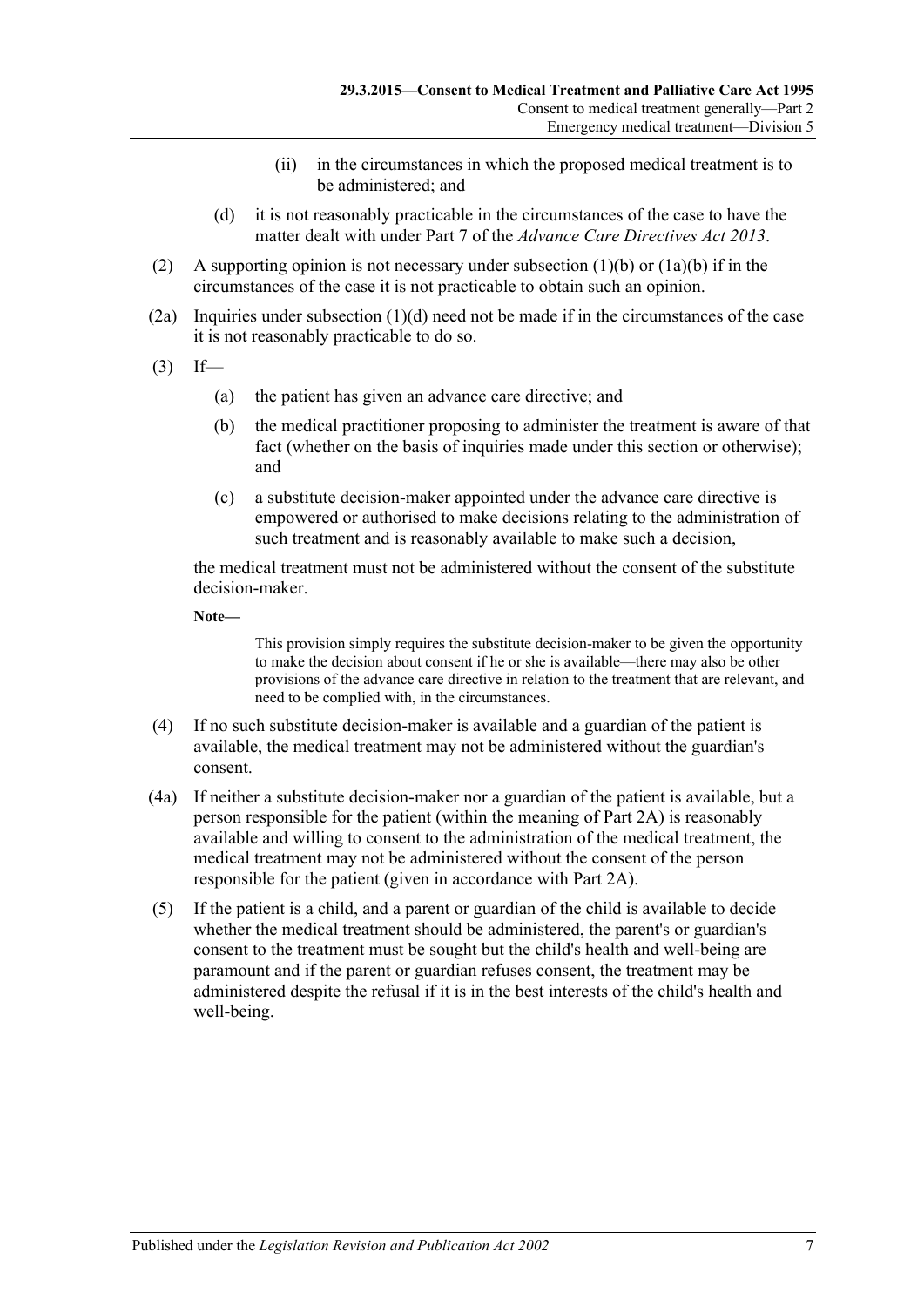# <span id="page-7-0"></span>**Part 2A—Consent to medical treatment if person has impaired decision-making capacity**

#### <span id="page-7-1"></span>**14—Interpretation**

(1) In this Part—

*health care* means any care, service, procedure or treatment provided by, or under the supervision of, a health practitioner for the purpose of diagnosing, maintaining or treating a physical or mental condition of a person;

*health practitioner* means a person who practises 1 or more of the following:

- (a) a health profession (within the meaning of the *Health Practitioner Regulation National Law (South Australia)*);
- (b) any other profession or practice declared by the regulations to be included in the ambit of this definition;

*medical practitioner*, in respect of particular health care, includes a health practitioner practising in the relevant profession or practice;

*medical treatment* includes health care;

*patient* means a person to whom medical treatment is, or is proposed to be, administered pursuant to this Part;

<span id="page-7-2"></span>*person responsible* for a patient means—

- (a) if a guardian has been appointed in respect of the patient, and his or her powers as guardian have not been limited so as to exclude the giving of a consent contemplated by this Part and he or she is available and willing to make a decision as to such consent—that guardian; or
- <span id="page-7-3"></span>(b) if [paragraph](#page-7-2) (a) does not apply, but a prescribed relative of the patient who has a close and continuing relationship with the patient is available and willing to make a decision as to a consent contemplated by this Part—that prescribed relative; or
- <span id="page-7-4"></span>(c) if [paragraphs](#page-7-2) (a) or [\(b\)](#page-7-3) do not apply, but an adult friend of the patient who has a close and continuing relationship with the patient is available and willing to make a decision as to a consent contemplated by this Part—that friend; or
- (d) if [paragraphs](#page-7-2) (a), [\(b\)](#page-7-3) or [\(c\)](#page-7-4) do not apply, but an adult who is charged with overseeing the ongoing day-to-day supervision, care and well-being of the patient is available and willing to make a decision as to a consent contemplated by this Part—that person; or
- (e) if none of the preceding paragraphs apply, or otherwise with the permission of the Tribunal—the Tribunal on the application of—
	- (i) a prescribed relative of the patient; or
	- (ii) the medical practitioner proposing to give the treatment; or
	- (iii) any other person who the Tribunal is satisfied has a proper interest in the matter;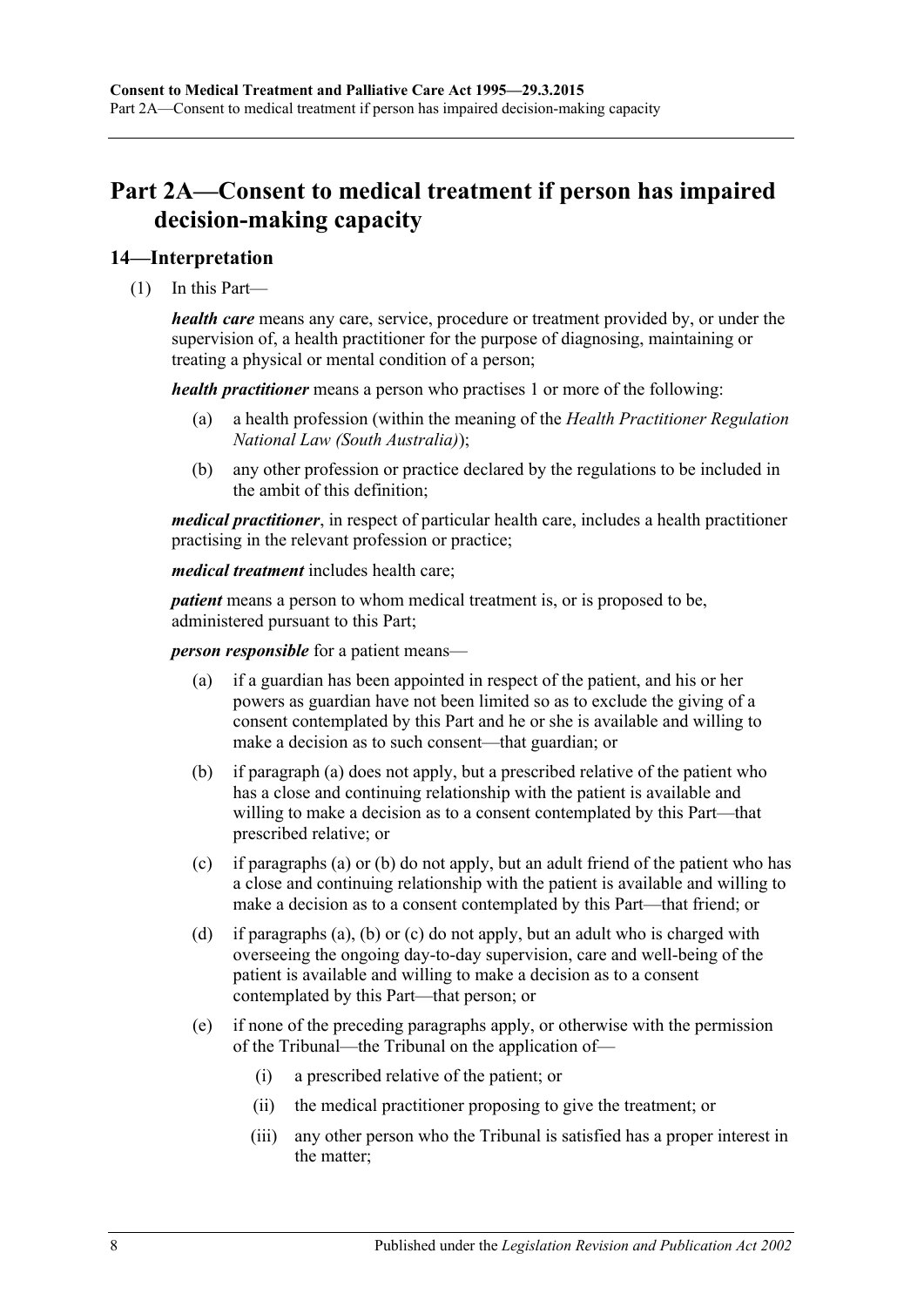*prescribed relative*—the following persons are prescribed relatives of a patient:

- (a) a person who is legally married to the patient;
- (b) an adult domestic partner of the patient (within the meaning of the *[Family](http://www.legislation.sa.gov.au/index.aspx?action=legref&type=act&legtitle=Family%20Relationships%20Act%201975)  [Relationships Act](http://www.legislation.sa.gov.au/index.aspx?action=legref&type=act&legtitle=Family%20Relationships%20Act%201975) 1975* and whether declared as such under that Act or not);
- (c) an adult related to the patient by blood or marriage;
- (d) an adult related to the patient by reason of adoption;
- (e) an adult of Aboriginal or Torres Strait Islander descent who is related to the patient according to Aboriginal kinship rules or Torres Strait Islander kinship rules (as the case requires).
- (2) If a man and woman are married according to Aboriginal tradition, they will be regarded as legally married for the purposes of this Part.

#### <span id="page-8-0"></span>**14A—Application of Part**

(1) This Part does not apply to, or in relation to, a child.

**Note—**

[Section](#page-5-1) 12 sets out who can consent to the administration of medical treatment (other than prescribed treatment) to a child.

- (2) This Part does not apply to, or in relation to, a person who has given an advance care directive to the extent that—
	- (a) a substitute decision-maker has been appointed under the advance care directive who is authorised to make decisions relating to the administration of medical treatment of the relevant kind to the patient; or
	- (b) the advance care directive makes specific provision in respect of the administration of medical treatment of the relevant kind to the patient.
- (3) This Part does not apply to, or in relation to, prescribed treatment (within the meaning of the *[Guardianship and Administration Act](http://www.legislation.sa.gov.au/index.aspx?action=legref&type=act&legtitle=Guardianship%20and%20Administration%20Act%201993) 1993*).

**Note—**

Under the *[Guardianship and Administration Act](http://www.legislation.sa.gov.au/index.aspx?action=legref&type=act&legtitle=Guardianship%20and%20Administration%20Act%201993) 1993*, prescribed treatments include terminations of pregnancy and sterilisations.

(4) Nothing in this Part limits the operation of [section](#page-5-3) 13.

#### <span id="page-8-1"></span>**14B—Consent of person responsible for patient effective in certain circumstances**

- (1) Where it is proposed to administer medical treatment to a patient with impaired decision-making capacity in respect of a decision that is required in relation to the medical treatment, a consent given by a person responsible for the patient to the administration of the proposed medical treatment—
	- (a) will be taken to be a consent given by the patient; and
	- (b) will be taken to have the same effect for all purposes as if the patient gave the consent.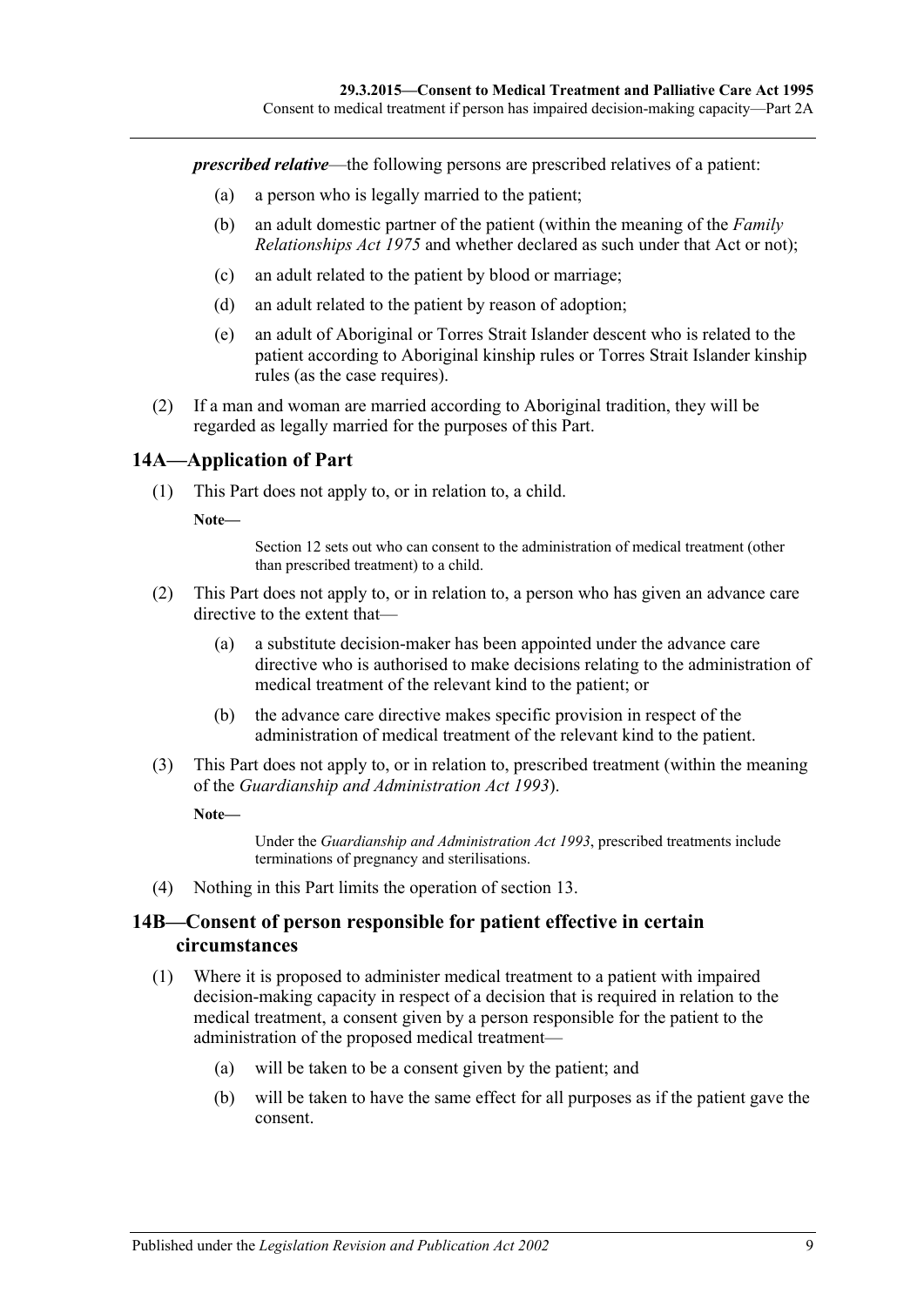- (2) The regulations may make further provision in relation to the giving of consent by a person responsible for a patient for the purposes of this Act (including by limiting the kinds of medical treatment to which a specified class of person responsible can consent).
- (3) The effectiveness of a consent given by a person responsible for a patient is not affected merely because insufficient inquiries were made to locate a person with higher responsibility for the patient before the consent was given (as contemplated by the hierarchy in the definition of *person responsible* in [section](#page-7-1) 14).
- (4) Consent to the administration of particular medical treatment will, for all purposes, be taken to have been given by the patient if—
	- (a) the medical treatment was administered with the purported consent of a person who represented to the medical practitioner that he or she was a person responsible for the patient; and
	- (b) the medical practitioner did not know and could not reasonably be expected to have known that the person was not, in fact, a person responsible for the patient.

#### <span id="page-9-0"></span>**14C—Person responsible for patient to make substituted decision**

A decision of a person responsible for a patient to give, or to refuse to give, consent under this Part must, as far as is reasonably practicable, reflect the decision that the patient would have made in the circumstances had his or her decision-making capacity not been impaired.

**Note—**

In cases where the patient has given an advance care directive under which no substitute decision-maker is appointed, but the patient's wishes or instructions in relation to treatment of the relevant kind is recorded, it may nevertheless be necessary to give effect to those wishes or instructions—see Part 5 of the *[Advance Care Directives Act](http://www.legislation.sa.gov.au/index.aspx?action=legref&type=act&legtitle=Advance%20Care%20Directives%20Act%202013) 2013*.

#### <span id="page-9-1"></span>**14D—Person must not give consent unless authorised to do so**

A person who is not a person responsible for a particular patient is guilty of an offence if he or she, knowing that he or she is not a person responsible for the patient or being recklessly indifferent as to whether or not he or she is a person responsible for the patient—

- (a) purports to give a consent under this Part in respect of the patient; or
- (b) represents to a medical practitioner that he or she is a person responsible for the patient.

Maximum penalty: Imprisonment for 2 years.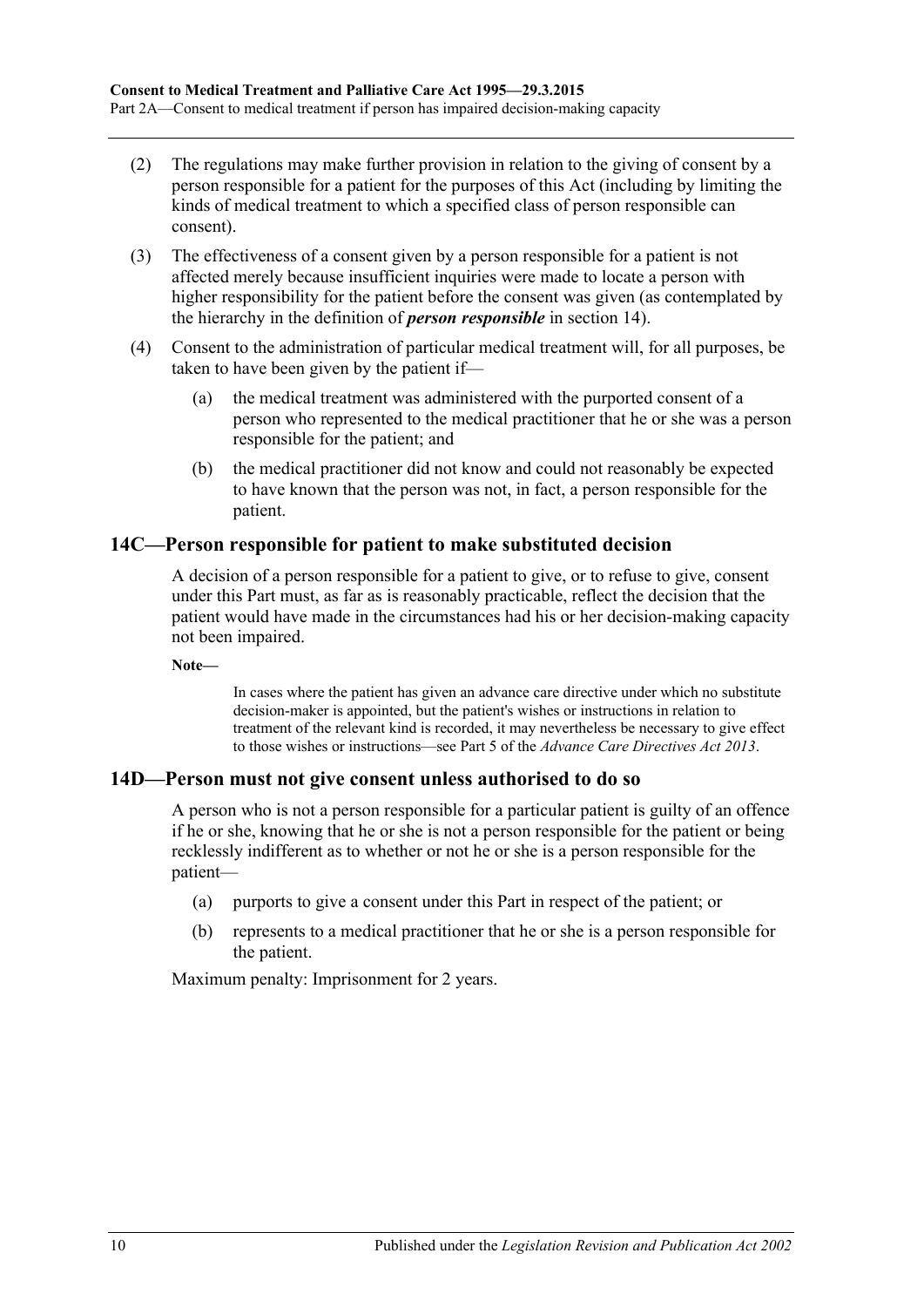# <span id="page-10-0"></span>**Part 3—Provisions governing medical practice**

## <span id="page-10-1"></span>**Division 1—Medical practice generally**

## <span id="page-10-2"></span>**15—Medical practitioner's duty to explain**

A medical practitioner has a duty to explain to a patient (or the patient's representative), so far as may be practicable and reasonable in the circumstances—

- (a) the nature, consequences and risks of proposed medical treatment; and
- (b) the likely consequences of not undertaking the treatment; and
- (c) any alternative treatment or courses of action that might be reasonably considered in the circumstances of the particular case.

## <span id="page-10-3"></span>**16—Protection for medical practitioners etc**

A medical practitioner responsible for the treatment or care of a patient, or a person participating in the treatment or care of the patient under the medical practitioner's supervision, incurs no civil or criminal liability for an act or omission done or made—

- (a) with the consent of the patient or the patient's representative or without consent but in accordance with an authority conferred by this Act or any other Act; and
- (b) in good faith and without negligence; and
- (c) in accordance with proper professional standards of medical practice; and
- (d) in order to preserve or improve the quality of life.

## <span id="page-10-4"></span>**Division 2—The care of people who are dying**

## <span id="page-10-6"></span><span id="page-10-5"></span>**17—The care of people who are dying**

- (1) A medical practitioner responsible for the treatment or care of a patient in the terminal phase of a terminal illness, or a person participating in the treatment or care of the patient under the medical practitioner's supervision, incurs no civil or criminal liability by administering medical treatment with the intention of relieving pain or distress—
	- (a) with the consent of the patient or the patient's representative; and
	- (b) in good faith and without negligence; and
	- (c) in accordance with proper professional standards of palliative care,

even though an incidental effect of the treatment is to hasten the death of the patient.

- <span id="page-10-7"></span>(2) A medical practitioner responsible for the treatment or care of a patient in the terminal phase of a terminal illness, or a person participating in the treatment or care of the patient under the medical practitioner's supervision—
	- (a) is under no duty to use, or to continue to use, life sustaining measures in treating the patient if the effect of doing so would be merely to prolong life in a moribund state without any real prospect of recovery or in a persistent vegetative state (whether or not the patient or the patient's representative has requested that such measures be used or continued); and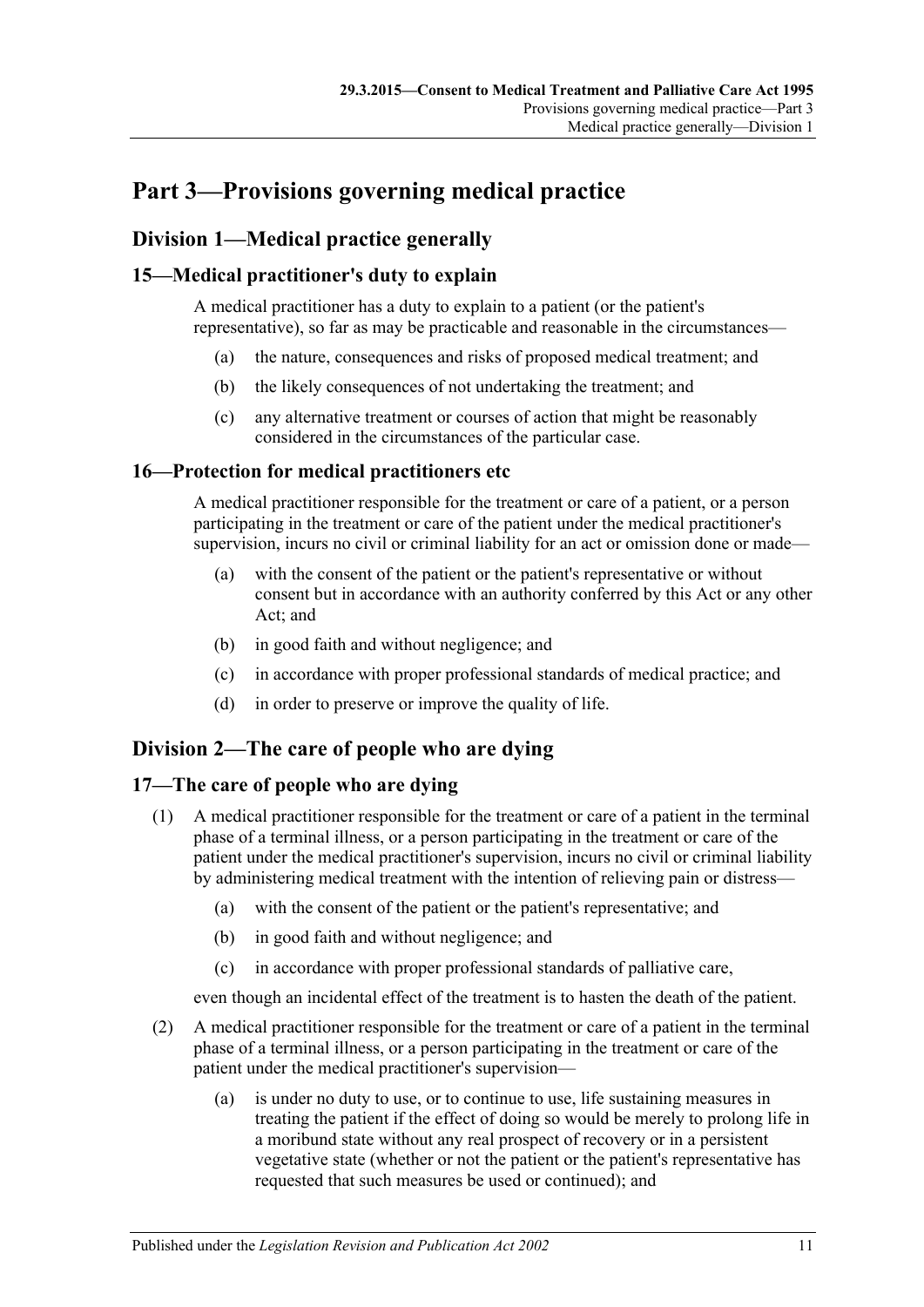- (b) must, if the patient or the patient's representative so directs, withdraw life sustaining measures from the patient.
- (3) For the purposes of the law of the State—
	- (a) the administration of medical treatment for the relief of pain or distress in accordance with [subsection](#page-10-6)  $(1)$  does not constitute an intervening cause<sup>1</sup> of death; and
	- (b) the non-application or discontinuance of life sustaining measures in accordance with [subsection](#page-10-7)  $(2)$  does not constitute an intervening cause of death.

**Note—**

- 
- 1 A *novus actus interveniens* ie a cause that breaks a pre-existing chain of causation.

#### <span id="page-11-0"></span>**18—Saving provision**

- (1) This Act does not authorise the administration of medical treatment for the purpose of causing the death of the person to whom the treatment is administered.
- (2) This Act does not authorise a person to assist the suicide of another.

# <span id="page-11-1"></span>**Part 3A—Dispute resolution, reviews and appeals**

## <span id="page-11-2"></span>**Division 1—Preliminary**

#### <span id="page-11-3"></span>**18A—Interpretation**

In this Part—

*eligible person*, in relation to a matter, means—

- (a) if the matter relates to a child—a parent or guardian of the child; and
- (b) if the matter relates to a patient with impaired decision-making capacity in respect of a particular decision—a person responsible for the patient; and
- (c) a medical practitioner who is providing, or is to provide, the medical treatment to which the matter relates; and
- (d) any other person who satisfies the Public Advocate or Tribunal (as the case requires) that he or she has a proper interest in the matter;

*medical practitioner* and *medical treatment*, in relation to the administration, or proposed administration, of medical treatment to a patient pursuant to [Part 2A,](#page-7-0) have the same meanings as in that Part;

*patient* means a patient within the meaning of [Part 2A;](#page-7-0)

*person responsible* for a patient has the same meaning as in [Part 2A.](#page-7-0)

#### <span id="page-11-4"></span>**18B—Application of Part**

This Part applies to the following matters:

(a) a decision of a parent or guardian of a child to consent, or to refuse to consent, to the administration of medical treatment to the child;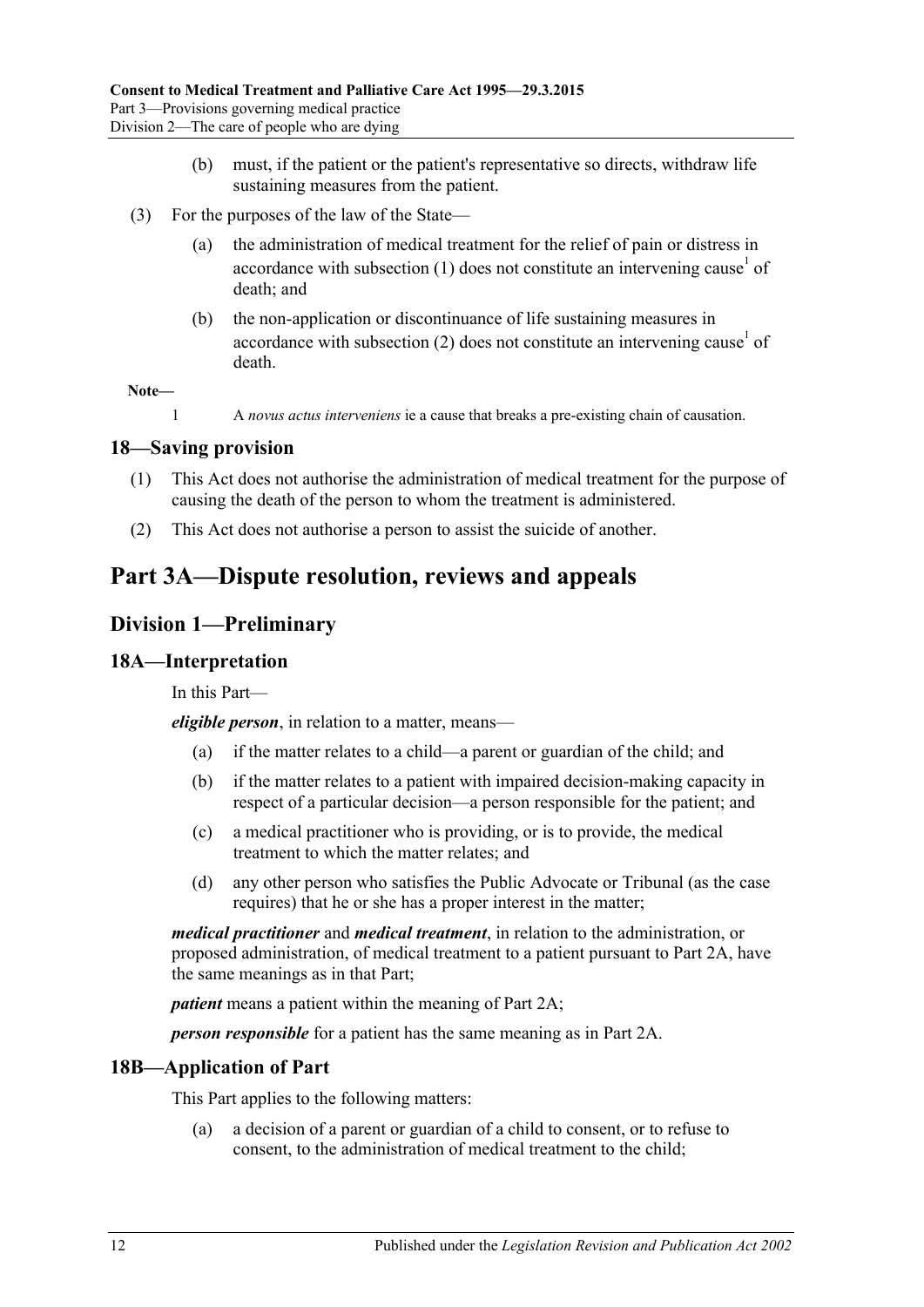- (b) a decision of a medical practitioner to administer, or not administer, medical treatment to a patient pursuant to [Part 2A;](#page-7-0)
- (c) a decision of a person responsible for a patient to consent, or to refuse to consent, to the administration of medical treatment to the person pursuant to [Part 2A;](#page-7-0)
- (d) any other matter prescribed by the regulations for the purposes of this section.

## <span id="page-12-0"></span>**Division 2—Resolution of disputes by Public Advocate**

#### <span id="page-12-1"></span>**18C—Resolution of disputes by Public Advocate**

- (1) The Public Advocate may, on application by an eligible person in relation to a matter to which this Part applies or on his or her own initiative, provide preliminary assistance in resolving the matter, including by—
	- (a) ensuring that the parties to the matter are fully aware of their rights and obligations; and
	- (b) identifying the issues (if any) that are in dispute between the parties; and
	- (c) canvassing options that may obviate the need for further proceedings; and
	- (d) where appropriate, facilitating full and open communication between the parties.
- (2) The Public Advocate may mediate a matter to which this Part applies on application by an eligible person in relation to the matter.
- (3) An application under this section—
	- (a) must be made in a manner and form determined by the Public Advocate; and
	- (b) must be accompanied by such information as the Public Advocate may reasonably require; and
	- (c) must be accompanied by the prescribed fee.
- (4) Before undertaking a mediation, the Public Advocate may, if he or she thinks it appropriate to do so, require an applicant for mediation who is not a medical practitioner to first obtain a written report from an independent medical practitioner (made after examining the relevant person) setting out—
	- (a) the potential advantages and disadvantages of—
		- (i) the medical treatment that a medical practitioner proposes to administer to the relevant person; and
		- (ii) any medical treatment that the eligible person, or some other person, has requested be administered to the relevant person; and

**Note—**

This includes where the medical treatment comprises the withdrawal or withholding of medical treatment—see [section](#page-4-0) 4A.

(b) whether, in the independent medical practitioner's opinion, the requested treatment is in the best interest of the relevant person's health and well-being; and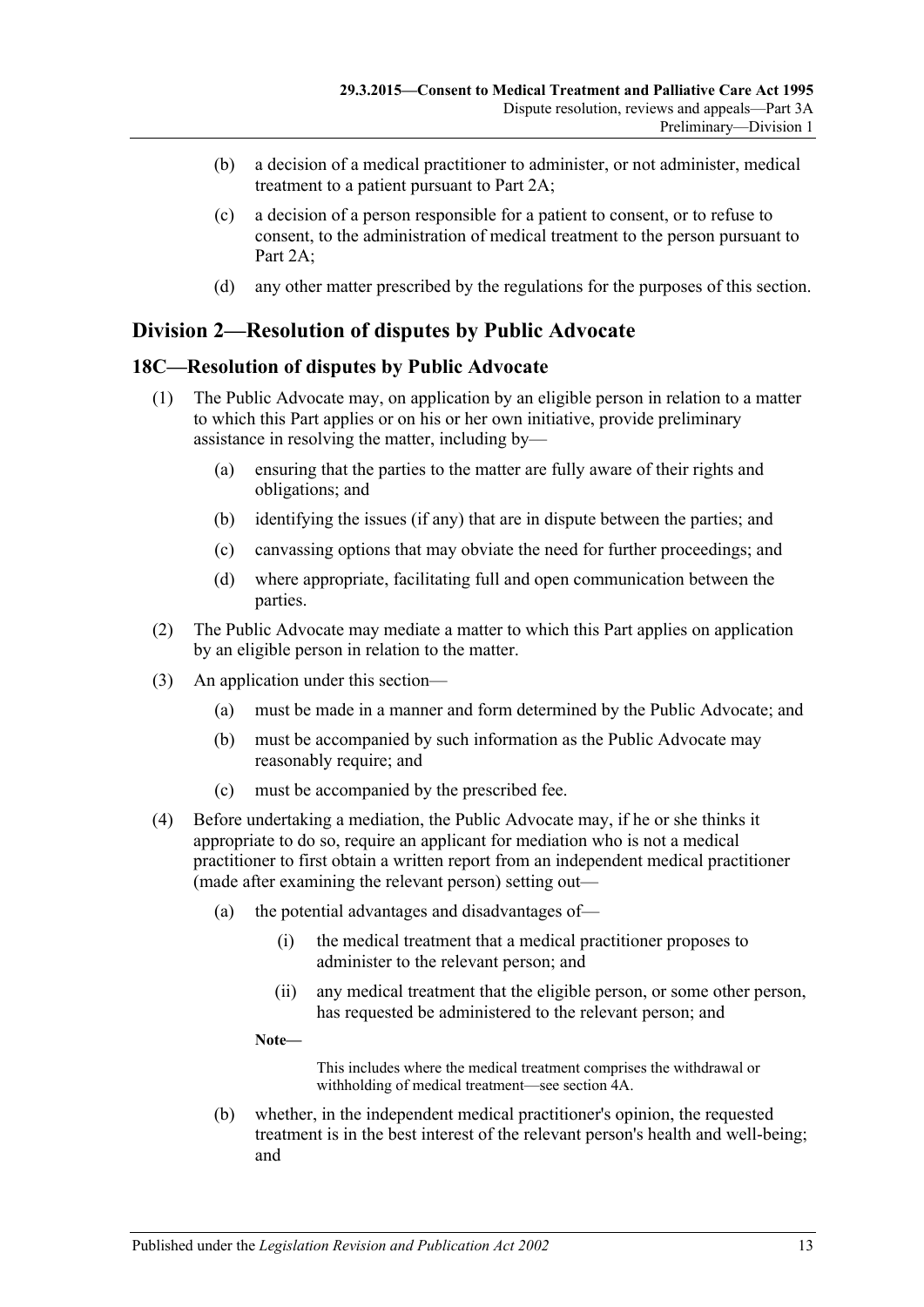- (c) any other information required by the regulations for the purposes of this subsection.
- (5) The Public Advocate may bring a mediation to an end at any time—
	- (a) if, in the opinion of the Public Advocate, it is more appropriate that the matter be dealt with by the Tribunal; or
	- (b) at the request of a party to the mediation.
- (6) Evidence of anything said or done in the course of a mediation is not admissible in subsequent proceedings except by consent of all parties to the proceedings.
- (7) Without limiting any other ways in which the Public Advocate may inform himself or herself for the purposes of a mediation, the Public Advocate may seek advice from such persons as the Public Advocate thinks fit in relation to protecting the interests of a child who is a party to, or is otherwise affected by, the matter the subject of the mediation.
- (8) The Public Advocate has, for the purposes of this section, the same privileges and immunities as a member of the Tribunal under the *[South Australian Civil and](http://www.legislation.sa.gov.au/index.aspx?action=legref&type=act&legtitle=South%20Australian%20Civil%20and%20Administrative%20Tribunal%20Act%202013)  [Administrative Tribunal Act](http://www.legislation.sa.gov.au/index.aspx?action=legref&type=act&legtitle=South%20Australian%20Civil%20and%20Administrative%20Tribunal%20Act%202013) 2013*.
- (9) Subject to this Act, the Public Advocate may conduct a mediation in such manner as he or she thinks fit.
- (10) The regulations may make further provisions in relation to mediations under this section.

#### <span id="page-13-0"></span>**18D—Public Advocate may refer matter to Tribunal**

- (1) If the Public Advocate ends a mediation under [section](#page-12-1) 18C on the grounds that it is more appropriate that the matter be dealt with by the Tribunal, the Public Advocate may refer the matter to the Tribunal.
- (2) The regulations may make further provision in respect of referrals under this section.

#### <span id="page-13-1"></span>**18DA—Public Advocate may refer question of law to Supreme Court**

The Public Advocate may refer any question of law for the opinion of the Supreme Court.

## <span id="page-13-2"></span>**Division 3—Resolution of disputes by Tribunal**

#### <span id="page-13-3"></span>**18E—Resolution of disputes by Tribunal**

- (1) An eligible person in relation to a matter to which this Part applies may apply to the Tribunal for—
	- (a) a review of a matter mediated by the Public Advocate under [section](#page-12-1) 18C; or
	- (b) a declaration or direction in relation to the matter (including, to avoid doubt, a matter contemplated by [section](#page-12-1) 18C).
- (4) The Tribunal may, on determining an application under this section—
	- (a) in the case of a review of a matter mediated by the Public Advocate under [section](#page-12-1) 18C—confirm, cancel or reverse a decision that is the subject of the review; and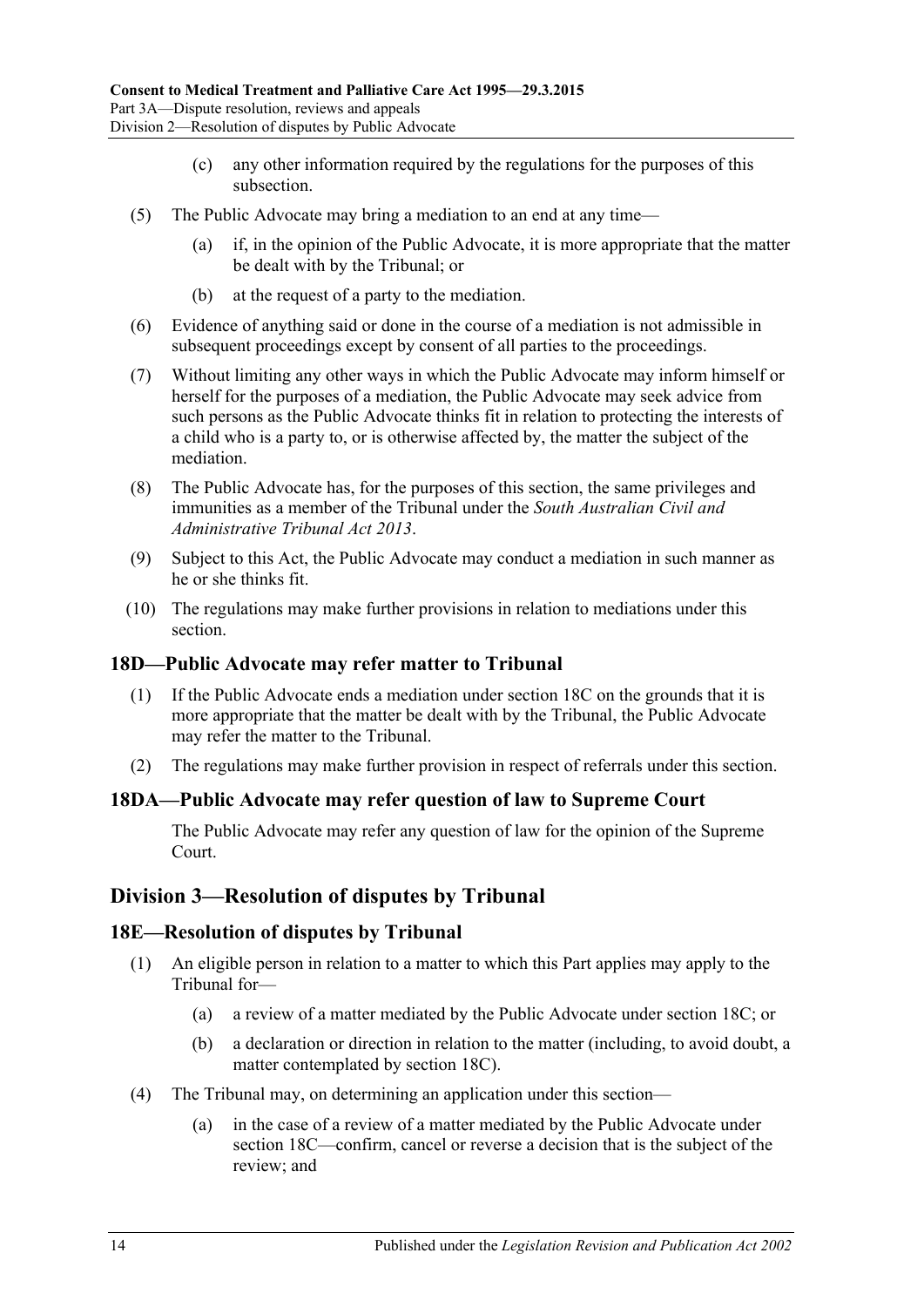- (b) in any case—
	- (i) make any declarations that the Tribunal thinks necessary or desirable in the circumstances of the case; and
	- (ii) give any directions that the Tribunal thinks necessary or desirable in the circumstances of the case (including a direction that the administration of particular medical treatment to a person be withdrawn or withheld); and
	- (iii) give any advice that the Tribunal considers necessary or desirable in the circumstances of the case.
- (5) The Tribunal may vary or revoke a declaration or direction under this section.
- (6) The person to whom the medical treatment is to be provided or not provided (as the case requires) is (if he or she is not the applicant) a party to the proceedings.
- (7) Section 51 of the *[South Australian Civil and Administrative Tribunal Act](http://www.legislation.sa.gov.au/index.aspx?action=legref&type=act&legtitle=South%20Australian%20Civil%20and%20Administrative%20Tribunal%20Act%202013) 2013* does not apply to, or in relation to, proceedings under this section.
- (8) Without limiting any other ways in which the Tribunal may inform itself for the purposes of this section, the Tribunal may seek advice from such persons or bodies as the Tribunal thinks fit in relation to protecting the interests of a child who is a party to, or is otherwise affected by, an application.
- (9) The regulations may make further provisions in relation to proceedings under this section.
- (10) Subject to this Act, the Tribunal may conduct a review under this section in such manner as it thinks fit.

#### <span id="page-14-0"></span>**18F—Tribunal may refer matter to Public Advocate**

- (1) If the Tribunal is of the opinion that it is more appropriate that a particular application under [section](#page-13-3) 18E be dealt with by the Public Advocate, the Tribunal may refer the matter to the Public Advocate.
- (2) The regulations may make further provision in respect of referrals under this section.

#### <span id="page-14-2"></span><span id="page-14-1"></span>**18G—Failing to comply with direction of Tribunal**

(1) Subject to this Act, a person who fails to comply with a direction of the Tribunal under [section](#page-13-3) 18E is guilty of an offence.

Maximum penalty: \$20 000 or imprisonment for 6 months.

(2) It is a defence to a charge of an offence against [subsection](#page-14-2) (1) if the defendant proves that he or she did not know, and could not reasonably have been expected to know, that his or her conduct amounted to a failure to comply with the relevant direction.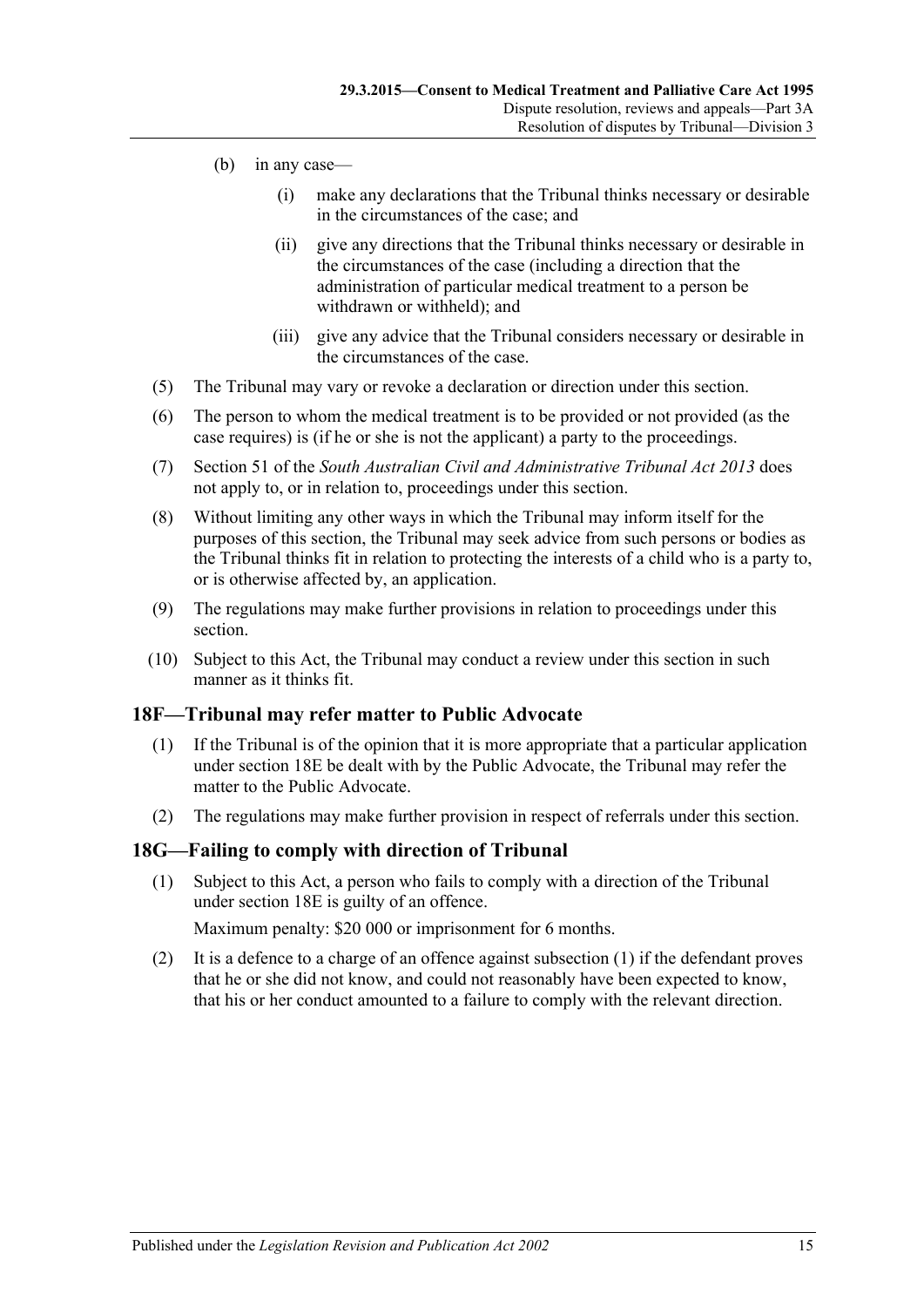## <span id="page-15-0"></span>**Division 4—Reviews and appeals**

#### <span id="page-15-2"></span><span id="page-15-1"></span>**18H—Reviews and appeals**

The following provisions operate in connection with the application of Part 5 of the *[South Australian Civil and Administrative Tribunal Act](http://www.legislation.sa.gov.au/index.aspx?action=legref&type=act&legtitle=South%20Australian%20Civil%20and%20Administrative%20Tribunal%20Act%202013) 2013* in relation to this Act:

- (a) a decision of the Tribunal not to authorise publication of a report of proceedings before the Tribunal may not be the subject of an application for internal review;
- (b) subject to [paragraph](#page-15-2) (a), an application for internal review may be made by—
	- (i) the applicant in proceedings before the Tribunal in the exercise of its original jurisdiction (within the meaning of the *[South Australian](http://www.legislation.sa.gov.au/index.aspx?action=legref&type=act&legtitle=South%20Australian%20Civil%20and%20Administrative%20Tribunal%20Act%202013)  [Civil and Administrative Tribunal Act](http://www.legislation.sa.gov.au/index.aspx?action=legref&type=act&legtitle=South%20Australian%20Civil%20and%20Administrative%20Tribunal%20Act%202013) 2013*) for the purposes of this Act; or
	- (ii) a person to whom the proceedings relate (if not the applicant under [paragraph](#page-15-2) (a)); or
	- (iii) the Public Advocate; or
	- (iv) any person who presented evidence or material before, or made submissions to, the Tribunal in the relevant proceedings; or
	- (v) any other person who satisfies the Tribunal that he or she has a proper interest in the matter;
- (c) the person to whom an application for internal review relates (if he or she is not the applicant) will be a party to those proceedings;
- (d) the Tribunal may make an order for costs against a party to proceedings for internal review, but only if the Tribunal is satisfied that the institution of the proceedings, or the party's conduct in relation to the proceedings, was frivolous, vexatious or calculated to cause delay;
- (e) an appeal under section 71 of the *[South Australian Civil and Administrative](http://www.legislation.sa.gov.au/index.aspx?action=legref&type=act&legtitle=South%20Australian%20Civil%20and%20Administrative%20Tribunal%20Act%202013)  [Tribunal Act](http://www.legislation.sa.gov.au/index.aspx?action=legref&type=act&legtitle=South%20Australian%20Civil%20and%20Administrative%20Tribunal%20Act%202013) 2013* must be instituted within 14 days—
	- (i) after the making of the decision to which the appeal relates; or
	- (ii) after being furnished with the reasons for that decision,

whichever is the later (but the Supreme Court may, if it is satisfied that it is just and reasonable in the circumstances to do so, dispense with the requirement that the appeal should be instituted within that period (even if the time for instituting the appeal has expired));

(f) no order for costs may be made against an applicant in an appeal under section 71 of the *[South Australian Civil and Administrative Tribunal](http://www.legislation.sa.gov.au/index.aspx?action=legref&type=act&legtitle=South%20Australian%20Civil%20and%20Administrative%20Tribunal%20Act%202013)  Act [2013](http://www.legislation.sa.gov.au/index.aspx?action=legref&type=act&legtitle=South%20Australian%20Civil%20and%20Administrative%20Tribunal%20Act%202013)* if he or she is the person to whom the decision appealed against relates.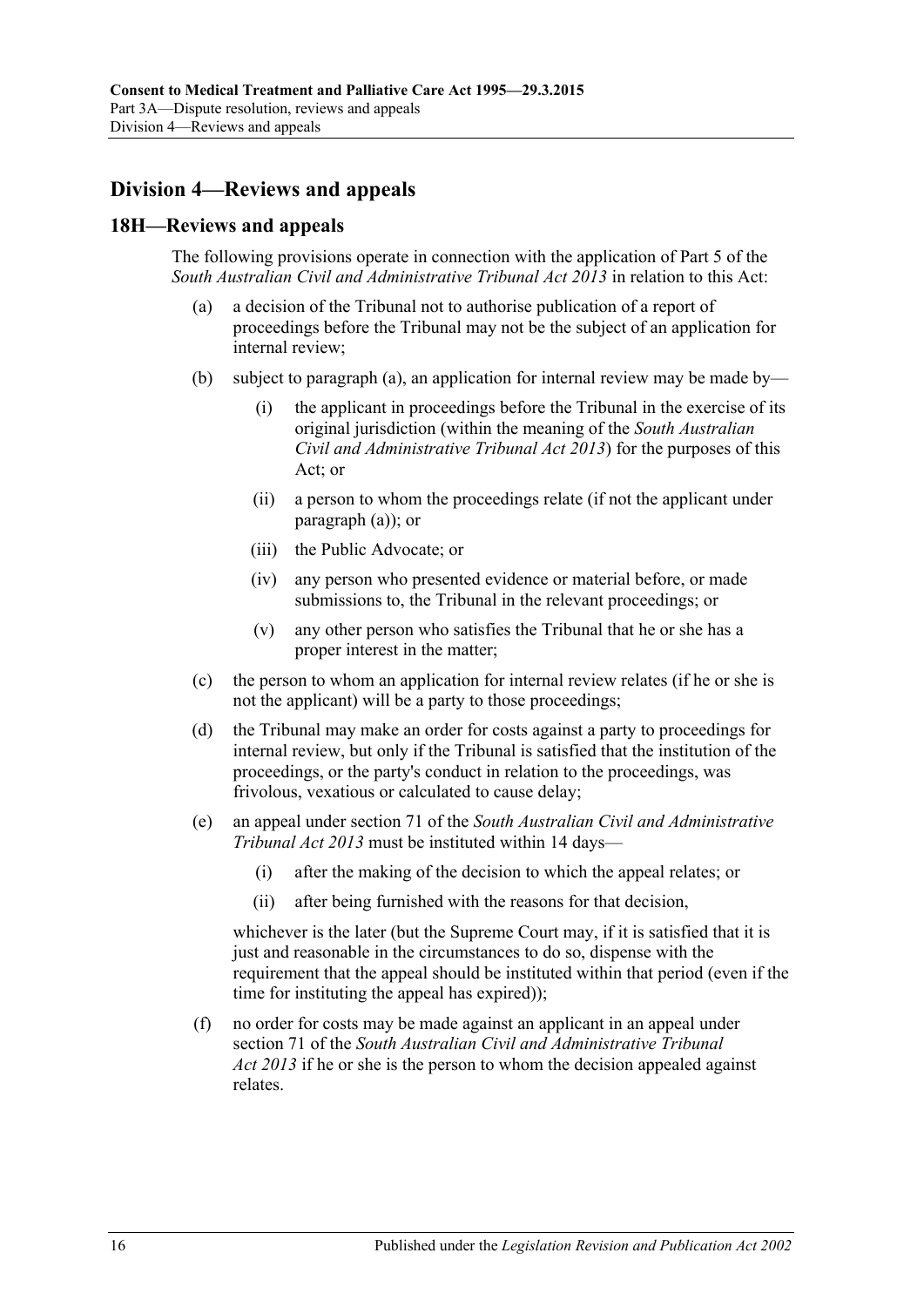# <span id="page-16-0"></span>**Part 3B—Special provisions relating to Tribunal**

### <span id="page-16-4"></span><span id="page-16-1"></span>**18I—Tribunal must give notice of proceedings**

- (1) The Tribunal must give the following persons reasonable notice of the time and place of the hearings of proceedings before the Tribunal:
	- (a) the applicant;
	- (b) the person to whom the proceedings relate;
	- (c) the Public Advocate;
	- (d) such other persons as the Tribunal considers have a proper interest in the matter.
- (2) Despite [subsection](#page-16-4) (1)—
	- (a) the Tribunal is not obliged to give notice of proceedings to a person if the person's whereabouts cannot, after reasonable enquiries, be ascertained; and
	- (b) the Tribunal may, if satisfied that urgent action is required in proceedings before the Tribunal, make an order (or any other decision) as a matter of urgency without complying with [subsection](#page-16-4) (1), with effect for a period not exceeding 21 days as directed by the Tribunal.

#### <span id="page-16-2"></span>**18J—Reasons for decisions**

The Tribunal must, on request by a person who has a right of internal review of a decision of the Tribunal or who satisfies the Tribunal that he or she has a proper interest in the matter, furnish the person with a written statement of the Tribunal's reasons for the decision, but not—

- (a) if the request is made after the period for the review has expired; or
- (b) if a review has been instituted—after the review has been decided.

#### <span id="page-16-5"></span><span id="page-16-3"></span>**18K—Representation of person who is subject of proceedings**

- (1) A person who is the subject of proceedings before the Tribunal is entitled to appear before the Tribunal by—
	- (a) the Public Advocate; or
	- (b) except in the case of an internal review—a recognised advocate.
- (2) [Subsection](#page-16-5) (1) applies in addition to section 56(1) of the *[South Australian Civil and](http://www.legislation.sa.gov.au/index.aspx?action=legref&type=act&legtitle=South%20Australian%20Civil%20and%20Administrative%20Tribunal%20Act%202013)  [Administrative Tribunal Act](http://www.legislation.sa.gov.au/index.aspx?action=legref&type=act&legtitle=South%20Australian%20Civil%20and%20Administrative%20Tribunal%20Act%202013) 2013*.
- (3) In this section—

*recognised advocate* means a person who is, by instrument in writing, recognised by the Tribunal as a person who is qualified to act as an advocate in proceedings before the Tribunal for the person to whom the proceedings relate.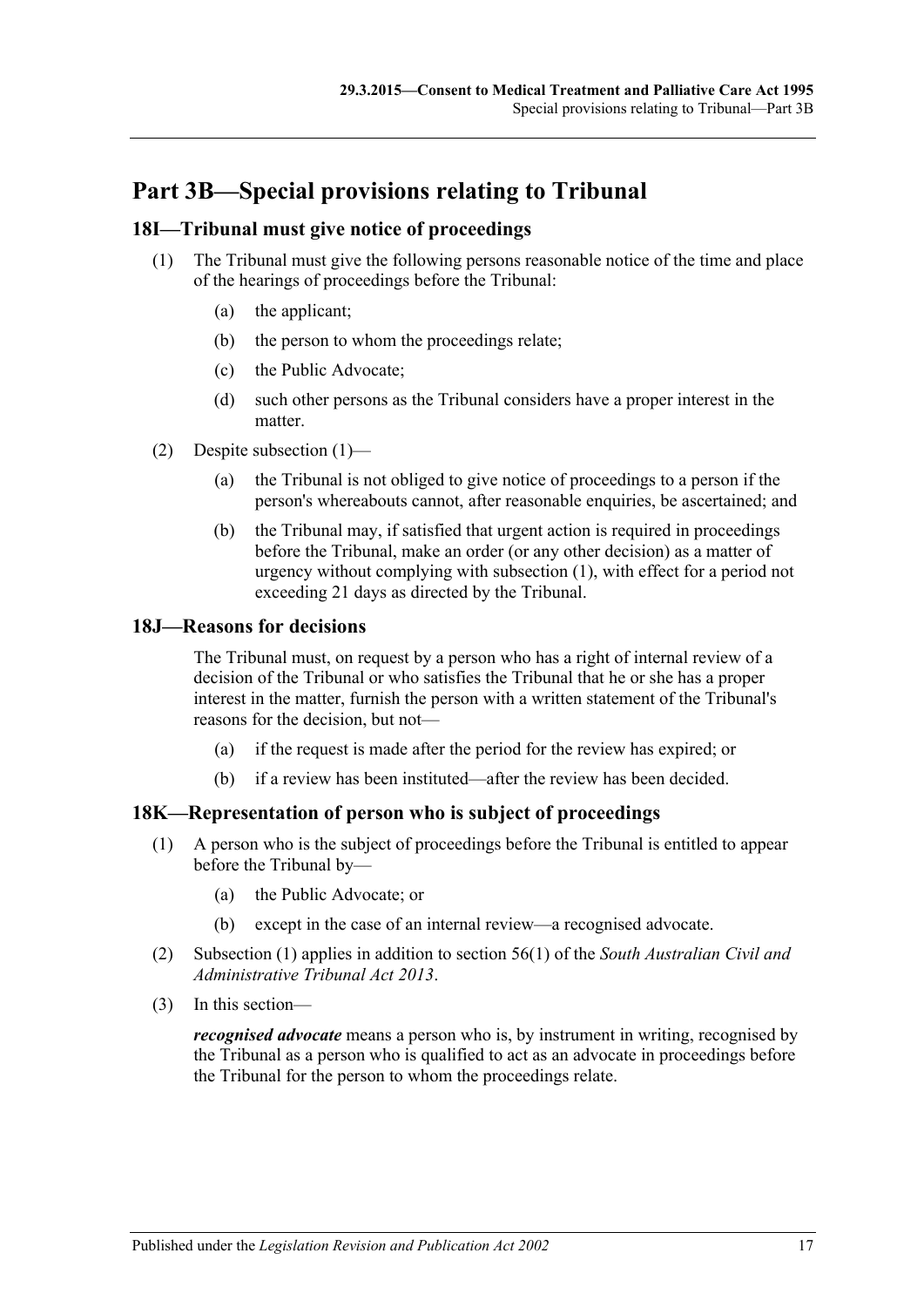# <span id="page-17-0"></span>**Part 4—Regulations**

#### <span id="page-17-4"></span><span id="page-17-1"></span>**19—Regulations**

- (1) The Governor may make such regulations as are contemplated by, or necessary or expedient for the purposes of, this Act.
- (2) Without limiting [subsection](#page-17-4) (1), the regulations may make provisions of a saving or transitional nature.
- (3) The regulations may—
	- (a) be of general application or vary in their application according to prescribed factors;
	- (b) provide that a matter or thing in respect of which regulations may be made is to be determined according to the discretion of the Minister or a specified person or body.

# <span id="page-17-2"></span>**Schedule 3—Transitional provisions**

## <span id="page-17-3"></span>**2—Transitional provisions**

- (1) Despite the repeal of the *[Natural Death Act](http://www.legislation.sa.gov.au/index.aspx?action=legref&type=act&legtitle=Natural%20Death%20Act%201983) 1983*, a direction made under that Act remains effective, subject to revocation or amendment by the person who made it, as a statement of that person's desire not to be subjected to extraordinary measures as defined in that Act to prolong life if suffering from a terminal illness.
- (2) If before the commencement of this Act a person granted an enduring power of attorney and purported to confer on the agent power to decide questions about the medical treatment of the grantor of the power in the event of the grantor's incapacity to do so, that power of attorney is as valid and effective as if it had been made under this Act.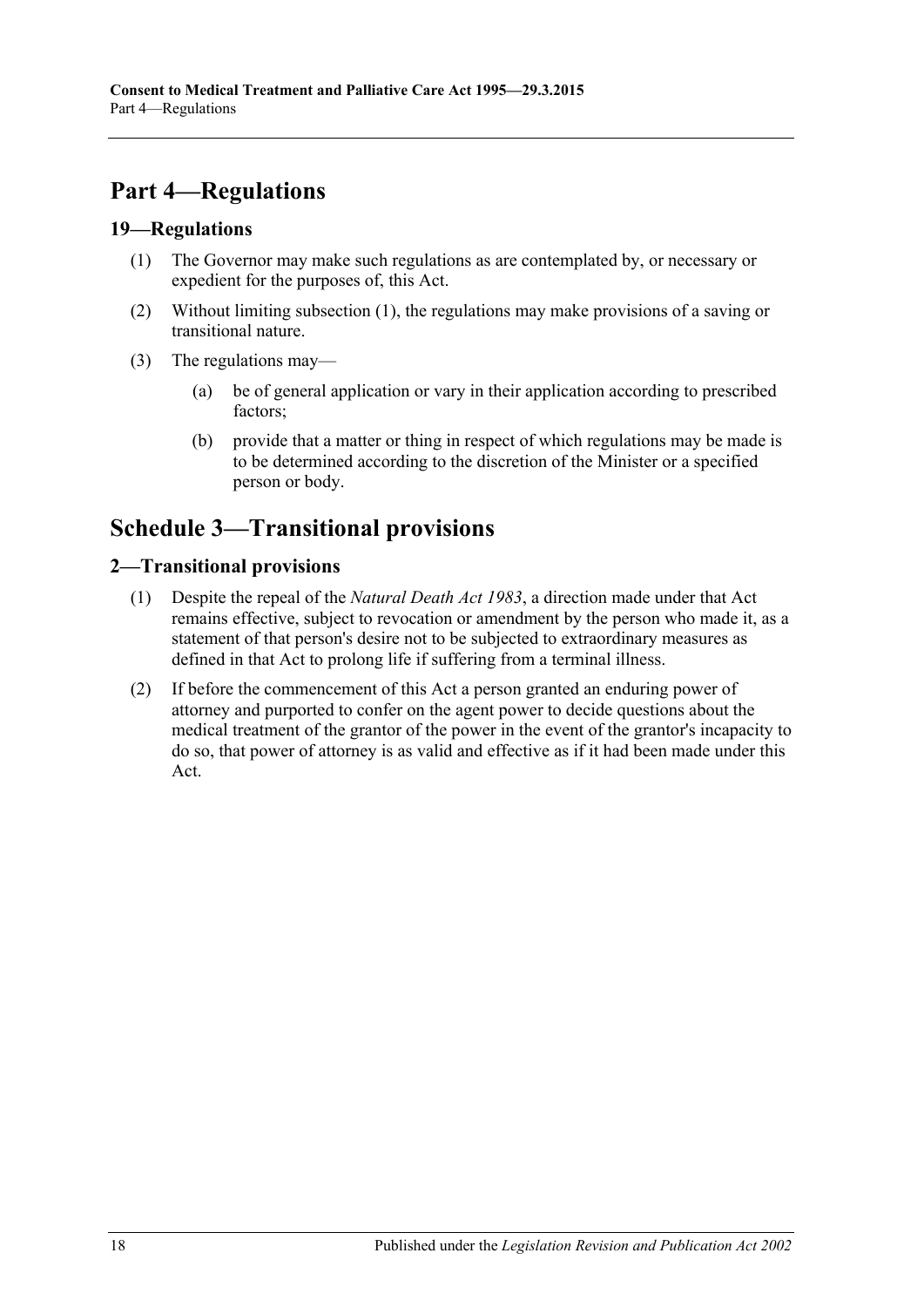# <span id="page-18-0"></span>**Legislative history**

## **Notes**

- Amendments of this version that are uncommenced are not incorporated into the text.
- Please note—References in the legislation to other legislation or instruments or to titles of bodies or offices are not automatically updated as part of the program for the revision and publication of legislation and therefore may be obsolete.
- Earlier versions of this Act (historical versions) are listed at the end of the legislative history.
- For further information relating to the Act and subordinate legislation made under the Act see the Index of South Australian Statutes or www.legislation.sa.gov.au.

## **Legislation repealed by principal Act**

The *Consent to Medical Treatment and Palliative Care Act 1995* repealed the following:

*Consent to Medical and Dental Treatment Act 1985 Natural Death Act 1983*

## **Legislation amended by principal Act**

The *Consent to Medical Treatment and Palliative Care Act 1995* amended the following: *Guardianship and Administration Act 1993 Mental Health Act 1993*

## **Principal Act and amendments**

| Year No |     | Title                                                                                        | Assent     | Commencement                                                                  |
|---------|-----|----------------------------------------------------------------------------------------------|------------|-------------------------------------------------------------------------------|
| 1995    | 26  | Consent to Medical Treatment and<br>Palliative Care Act 1995                                 | 27.4.1995  | 30.11.1995 (Gazette 30.11.1995 p1500)<br>except s $14 - 30.5.1996$ : s $2(3)$ |
| 2004    | 12  | Consent to Medical Treatment and<br>Palliative Care (Prescribed Forms)<br>Amendment Act 2004 | 13.5.2004  | 1.7.2004 (Gazette 3.6.2004 p1716)                                             |
| 2010 5  |     | <b>Health Practitioner Regulation</b><br>National Law (South Australia) Act<br>2010          | 1.7.2010   | Sch 1 (cl 5)-1.7.2010 (Gazette<br>$1.7.2010 \text{ p}3338$                    |
| 2013    | -12 | <i>Advance Care Directives Act 2013</i>                                                      | 18.4.2013  | Sch 1 (cll 2-13, 32-34, 36 &<br>37)-1.7.2014 (Gazette 6.2.2014 p546)          |
| 2014    | -26 | <b>Statutes Amendment (SACAT)</b><br>Act 2014                                                | 11.12.2014 | Pt 5 (ss 30-43)-29.3.2015 (Gazette<br>5.3.2015 p883)                          |
| 2021    | 29  | Voluntary Assisted Dying Act 2021                                                            | 1.7.2021   | Sch 1 (cl 5)—uncommenced                                                      |

New entries appear in bold.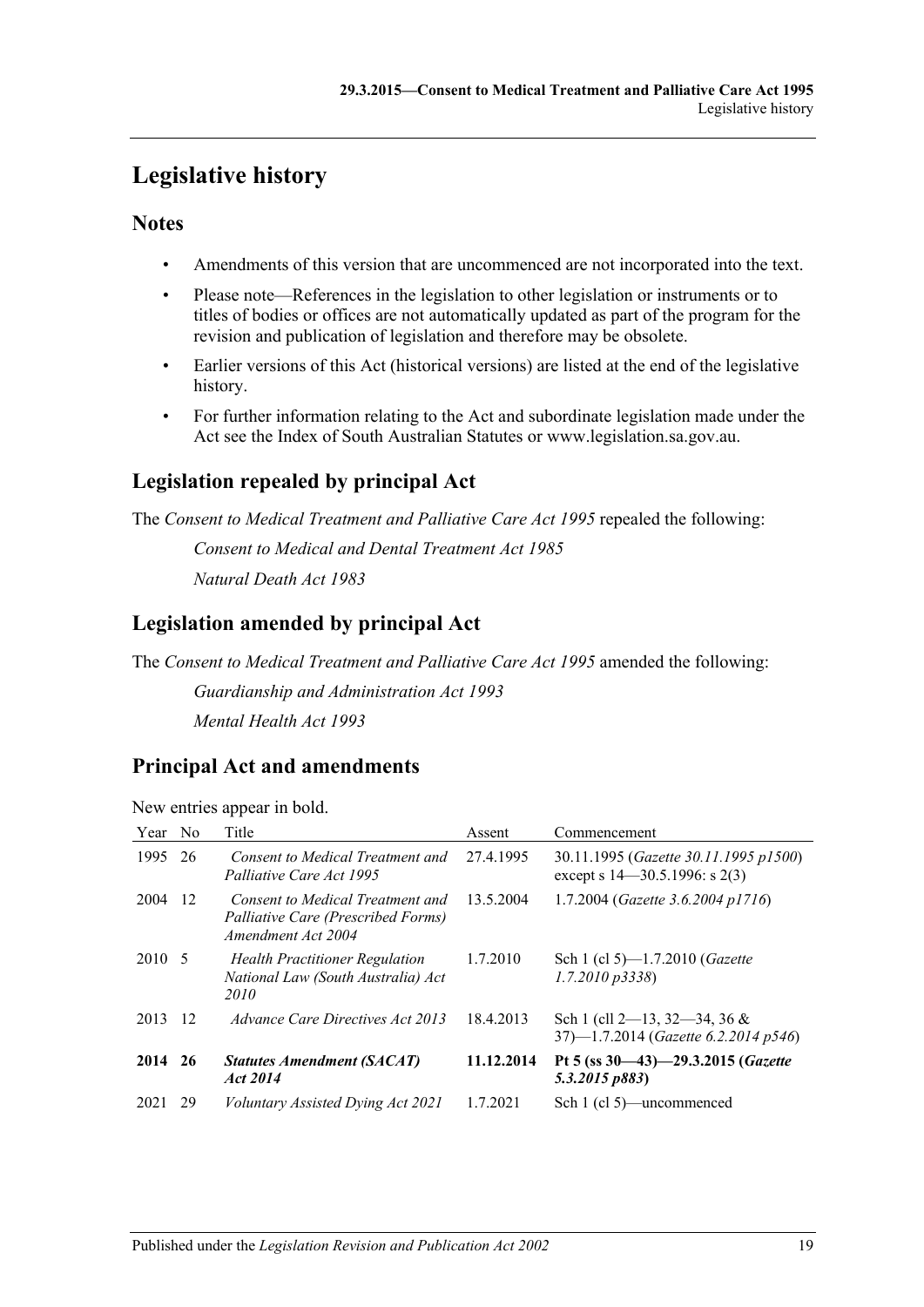## **Provisions amended**

New entries appear in bold.

Entries that relate to provisions that have been deleted appear in italics.

| Provision                               | How varied                                                     | Commencement |  |
|-----------------------------------------|----------------------------------------------------------------|--------------|--|
| Long title                              | amended under Legislation Revision and<br>Publication Act 2002 | 1.7.2004     |  |
| Pt1                                     |                                                                |              |  |
| s <sub>2</sub>                          | omitted under Legislation Revision and<br>Publication Act 2002 | 1.7.2004     |  |
| s <sub>3</sub>                          | (a)(ii) deleted by $12/2013$ Sch 1 cl $2(1)$                   | 1.7.2014     |  |
|                                         | amended by 12/2013 Sch 1 cl 2(2)                               | 1.7.2014     |  |
| s <sub>4</sub>                          |                                                                |              |  |
| s(4(1))                                 | s 4 redesignated as $s$ 4(1) by 12/2013 Sch 1<br>cl $3(9)$     | 1.7.2014     |  |
| anticipatory<br>direction               | deleted by $12/2013$ Sch 1 cl $3(1)$                           | 1.7.2014     |  |
| advance care<br>directive               | inserted by 12/2013 Sch 1 cl 3(1)                              | 1.7.2014     |  |
|                                         | authorised witness deleted by $12/2013$ Sch 1 cl 3(2)          | 1.7.2014     |  |
| available                               | deleted by 12/2013 Sch 1 cl 3(3)                               | 1.7.2014     |  |
| decision                                | inserted by $26/2014$ s $30(1)$                                | 29.3.2015    |  |
| dentist                                 | substituted by 12/2004 s 4                                     | 1.7.2004     |  |
|                                         | substituted by $5/2010$ Sch 1 cl $5(1)$                        | 1.7.2010     |  |
| Guardianship<br><b>Board</b>            | inserted by $12/2013$ Sch 1 cl $3(4)$                          | 1.7.2014     |  |
|                                         | deleted by $26/2014 s 30(2)$                                   | 29.3.2015    |  |
| impaired<br>decision-making<br>capacity | inserted by 12/2013 Sch 1 cl 3(4)                              | 1.7.2014     |  |
| internal review                         | inserted by 26/2014 s 30(3)                                    | 29.3.2015    |  |
| medical agent                           | deleted by 12/2013 Sch 1 cl 3(5)                               | 1.7.2014     |  |
| medical<br>practitioner                 | substituted by $5/2010$ Sch 1 cl $5(2)$                        | 1.7.2010     |  |
| medical treatment                       | substituted by $12/2013$ Sch 1 cl 3(6)                         | 1.7.2014     |  |
| parent                                  | substituted by $12/2013$ Sch 1 cl 3(7)                         | 1.7.2014     |  |
| persistent<br>vegetative state          | inserted by 12/2013 Sch 1 cl 3(7)                              | 1.7.2014     |  |
| Public Advocate                         | inserted by 12/2013 Sch 1 cl 3(7)                              | 1.7.2014     |  |
|                                         | substituted by $26/2014$ s $30(4)$                             | 29.3.2015    |  |
| representative                          | substituted by $12/2013$ Sch 1 cl 3(8)                         | 1.7.2014     |  |
| substitute<br>decision-maker            | inserted by 12/2013 Sch 1 cl 3(8)                              | 1.7.2014     |  |
| Tribunal                                | inserted by 26/2014 s 30(5)                                    | 29.3.2015    |  |
| $s\ 4(2)$ (5)                           | inserted by 12/2013 Sch 1 cl 3(9)                              | 1.7.2014     |  |
| ss 4A and 4B                            | inserted by 12/2013 Sch 1 cl 4                                 | 1.7.2014     |  |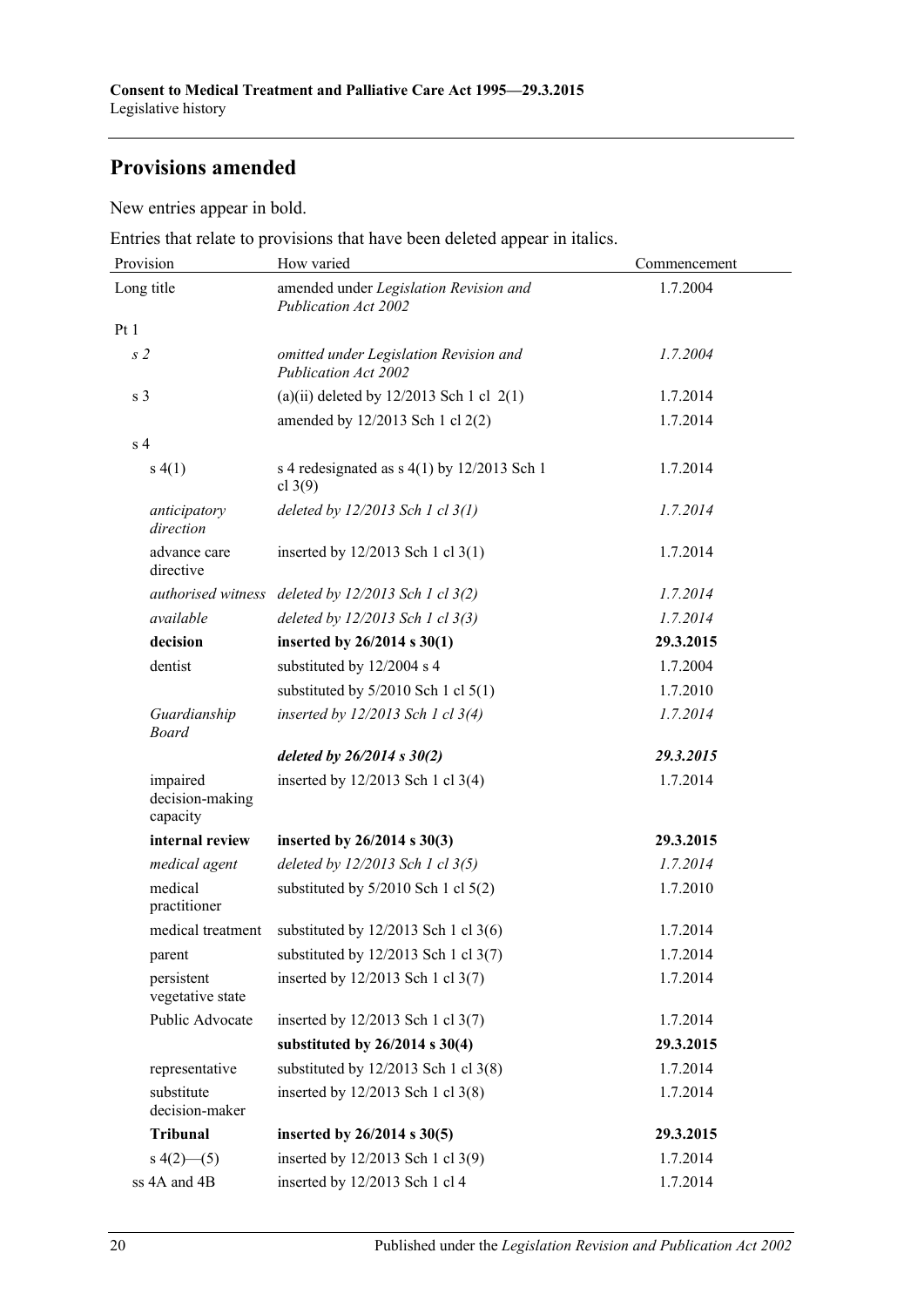#### **29.3.2015—Consent to Medical Treatment and Palliative Care Act 1995** Legislative history

| S <sub>5</sub>                           | deleted by 12/2013 Sch 1 cl 5            | 1.7.2014  |
|------------------------------------------|------------------------------------------|-----------|
| Pt 2                                     |                                          |           |
| heading                                  | amended by 12/2013 Sch 1 cl 6            | 1.7.2014  |
| Pt 2 Div 2 before<br>deletion by 12/2013 |                                          |           |
| s <sub>7</sub>                           |                                          |           |
| $s \, 7(2)$                              | amended by $12/2004 s 5$                 | 1.7.2004  |
| Pt 2 Div 2                               | deleted by 12/2013 Sch 1 cl 7            | 1.7.2014  |
| Pt 2 Div 3 before<br>deletion by 12/2013 |                                          |           |
| $s \, \delta$                            |                                          |           |
| $s \, 8(2)$                              | amended by $12/2004 s 6$                 | 1.7.2004  |
| Pt 2 Div 3                               | deleted by 12/2013 Sch 1 cl 7            | 1.7.2014  |
| Pt 2 Div 5                               |                                          |           |
| s 13                                     |                                          |           |
| s 13(1)                                  | amended by 12/2013 Sch 1 cl $8(1)$ —(3)  | 1.7.2014  |
| s 13(1a)                                 | inserted by $12/2013$ Sch 1 cl $8(4)$    | 1.7.2014  |
| s 13(2)                                  | amended by 12/2013 Sch 1 cl 8(5)         | 1.7.2014  |
| s 13(2a)                                 | inserted by 12/2013 Sch 1 cl 8(6)        | 1.7.2014  |
| s 13(3)                                  | substituted by $12/2013$ Sch 1 cl $8(7)$ | 1.7.2014  |
| s 13(4)                                  | amended by 12/2013 Sch 1 cl 8(8)         | 1.7.2014  |
| s 13(4a)                                 | inserted by 12/2013 Sch 1 cl 8(9)        | 1.7.2014  |
| Pt 2 Div 6                               | deleted by 12/2013 Sch 1 cl 9            | 1.7.2014  |
| Pt $2A$                                  | inserted by 12/2013 Sch 1 cl 10          | 1.7.2014  |
| s <sub>14</sub>                          |                                          |           |
| s 14(1)                                  |                                          |           |
| person<br>responsible                    | amended by 26/2014 s 31(1), (2)          | 29.3.2015 |
| Pt <sub>3</sub>                          |                                          |           |
| s 17                                     |                                          |           |
| s 17(2)                                  | substituted by 12/2013 Sch 1 cl 11       | 1.7.2014  |
| Pt 3A                                    | inserted by 12/2013 Sch 1 cl 12          | 1.7.2014  |
| heading                                  | substituted by 26/2014 s 32              | 29.3.2015 |
| Pt 3A Div 1                              |                                          |           |
| s 18A                                    |                                          |           |
| eligible person                          | amended by 26/2014 s 33                  | 29.3.2015 |
| Pt 3A Div 2                              |                                          |           |
| s 18C                                    |                                          |           |
| $s$ 18C(5)                               | amended by 26/2014 s 34(1)               | 29.3.2015 |
| $s$ 18C(8)                               | amended by 26/2014 s 34(1), (2)          | 29.3.2015 |
| s 18D                                    |                                          |           |
| s 18D(1)                                 | amended by 26/2014 s 35                  | 29.3.2015 |
| s 18DA                                   | inserted by 26/2014 s 36                 | 29.3.2015 |
| Pt 3A Div 3                              |                                          |           |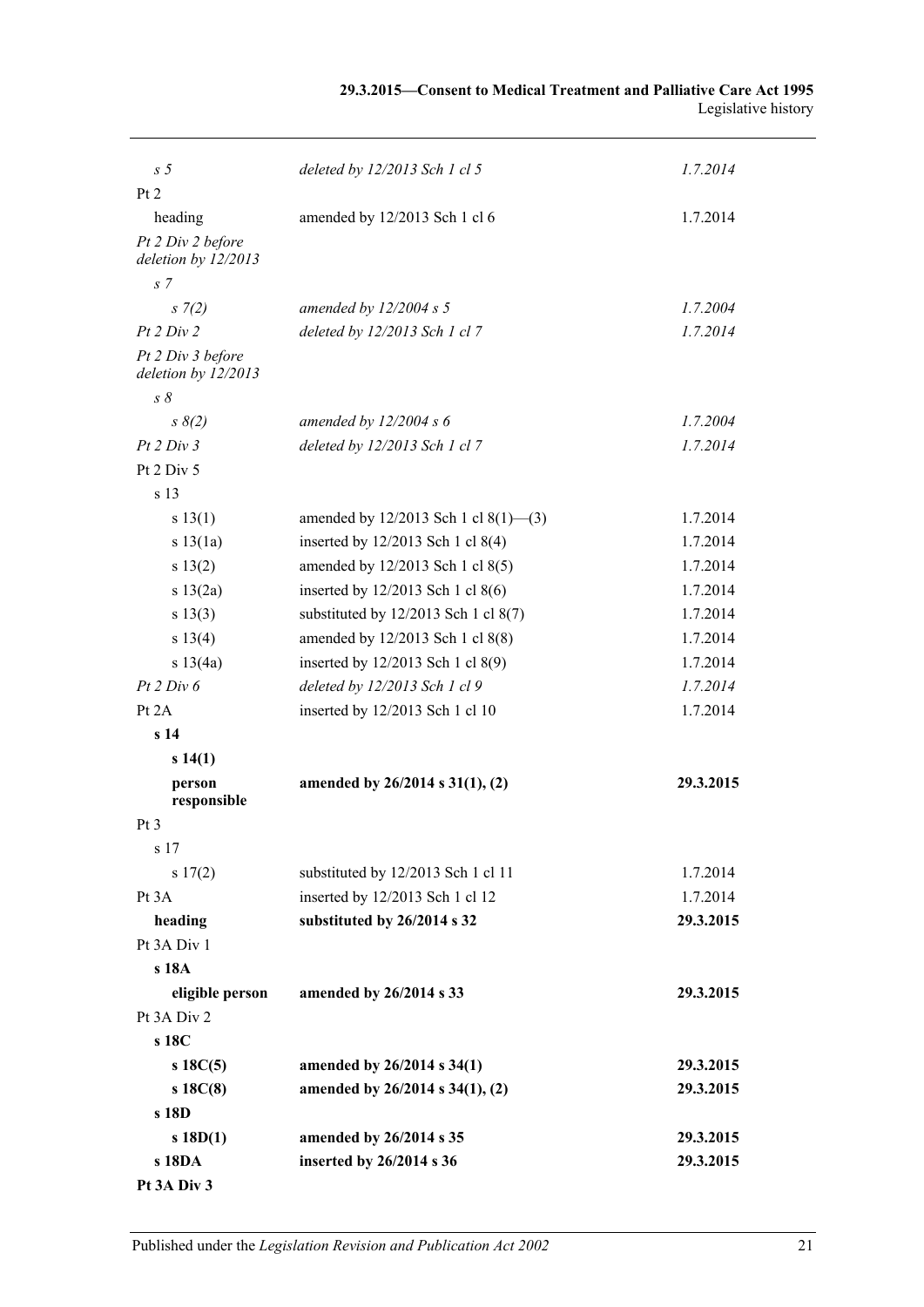**Consent to Medical Treatment and Palliative Care Act 1995—29.3.2015** Legislative history

| heading              | substituted by 26/2014 s 37                                           | 29.3.2015 |
|----------------------|-----------------------------------------------------------------------|-----------|
| s 18E                |                                                                       |           |
| s 18E(1)             | amended by 26/2014 s 38(1)                                            | 29.3.2015 |
| s $18E(2)$ and (3)   | deleted by $26/2014$ s $38(2)$                                        | 29.3.2015 |
| s $18E(4)$ and $(5)$ | amended by 26/2014 s 38(1)                                            | 29.3.2015 |
| s 18E(7)             | substituted by $26/2014$ s $38(3)$                                    | 29.3.2015 |
| s18E(8)              | amended by 26/2014 s 38(1)                                            | 29.3.2015 |
| s 18E(10)            | substituted by $26/2014$ s $38(4)$                                    | 29.3.2015 |
| s 18F                |                                                                       |           |
| s 18F(1)             | amended by 26/2014 s 39                                               | 29.3.2015 |
| s 18G                |                                                                       |           |
| $s\,18G(1)$          | amended by 26/2014 s 40                                               | 29.3.2015 |
| Pt 3A Div 4          | substituted by 26/2014 s 41                                           | 29.3.2015 |
| Pt 3B                | inserted by 26/2014 s 42                                              | 29.3.2015 |
| Pt 4                 |                                                                       |           |
| s 19                 | substituted by 12/2013 Sch 1 cl 13                                    | 1.7.2014  |
| Schs 1 and 2         | deleted by $12/2004 s$ 7                                              | 1.7.2004  |
| Sch <sub>3</sub>     |                                                                       |           |
| cll 2. $3$ and $4$   | omitted under Legislation Revision and<br><b>Publication Act 2002</b> | 1.7.2004  |

## **Transitional etc provisions associated with Act or amendments**

#### *Advance Care Directives Act 2013, Sch 1 Pt 8—Transitional provisions*

#### <span id="page-21-0"></span>**32—Transitional provisions relating to anticipatory directions under** *Consent to Medical Treatment and Palliative Care Act 1995*

(1) A direction given by a person under section 7 of the *[Consent to Medical Treatment](http://www.legislation.sa.gov.au/index.aspx?action=legref&type=act&legtitle=Consent%20to%20Medical%20Treatment%20and%20Palliative%20Care%20Act%201995)  [and Palliative Care Act](http://www.legislation.sa.gov.au/index.aspx?action=legref&type=act&legtitle=Consent%20to%20Medical%20Treatment%20and%20Palliative%20Care%20Act%201995) 1995* that is in force immediately before the commencement of clause 7 of this Schedule will, on the commencement of that clause, be taken to be an advance care directive given in accordance with this Act.

**Note—**

See also [clause](#page-23-0) 36.

- <span id="page-21-1"></span>(2) A provision of such a direction of a kind contemplated by section 6 or 12(1) of this Act will be taken to be void and of no effect.
- <span id="page-21-2"></span>(3) An advance care directive contemplated by this clause—
	- (a) will be taken to have been given by the person who gave the direction; and
	- (b) will be taken to contain such provisions as may be necessary to give effect to the direction (but no other provision); and
	- (c) will be taken to contain a provision limiting the circumstances in which the advance care directive has effect to the circumstances contemplated by section 7(1) of the *[Consent to Medical Treatment and Palliative Care](http://www.legislation.sa.gov.au/index.aspx?action=legref&type=act&legtitle=Consent%20to%20Medical%20Treatment%20and%20Palliative%20Care%20Act%201995)  Act [1995](http://www.legislation.sa.gov.au/index.aspx?action=legref&type=act&legtitle=Consent%20to%20Medical%20Treatment%20and%20Palliative%20Care%20Act%201995)* (as in force immediately before the commencement of clause 7 of this Schedule).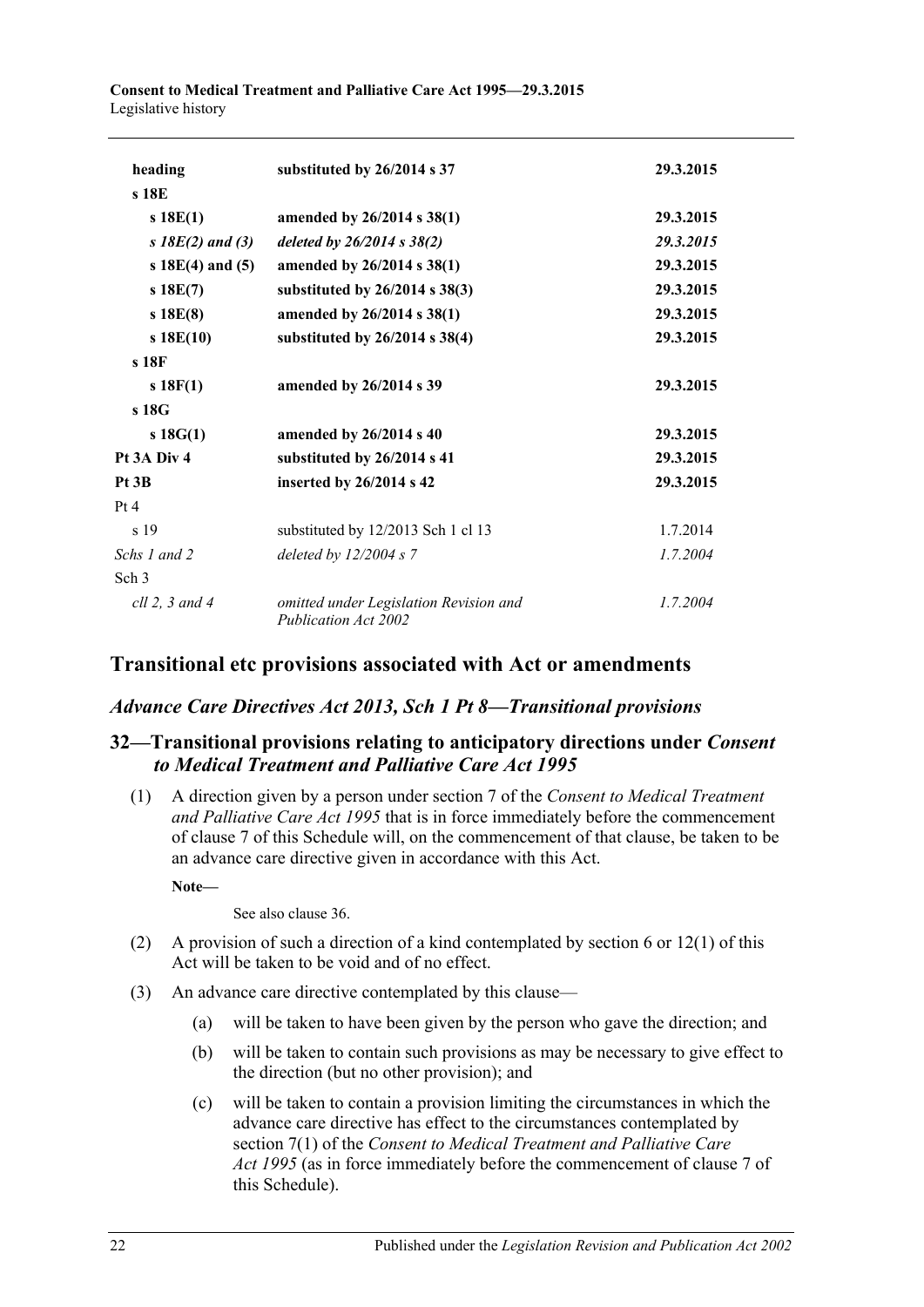**Note—**

Those circumstances are limited to where the person is in the terminal phase of a terminal illness, or in a persistent vegetative state, and is incapable of making decisions about medical treatment when the question of administering the treatment arises.

- <span id="page-22-1"></span>(4) Any relevant condition or limitation contained in the direction will be taken to apply to an advance care directive contemplated by this section.
- (5) The prescribed form by which the direction under section 7 of the *[Consent to Medical](http://www.legislation.sa.gov.au/index.aspx?action=legref&type=act&legtitle=Consent%20to%20Medical%20Treatment%20and%20Palliative%20Care%20Act%201995)  [Treatment and Palliative Care Act](http://www.legislation.sa.gov.au/index.aspx?action=legref&type=act&legtitle=Consent%20to%20Medical%20Treatment%20and%20Palliative%20Care%20Act%201995) 1995* was given will, for all purposes, be taken to be an advance care directive form.
- (6) A reference in any instrument or document to a direction under section 7 of the *[Consent to Medical Treatment and Palliative Care Act](http://www.legislation.sa.gov.au/index.aspx?action=legref&type=act&legtitle=Consent%20to%20Medical%20Treatment%20and%20Palliative%20Care%20Act%201995) 1995* (however described) will be taken to be a reference to the advance care directive contemplated by this clause.

#### <span id="page-22-0"></span>**33—Transitional provisions relating to medical agents under** *Consent to Medical Treatment and Palliative Care Act 1995*

(1) A medical power of attorney appointing an agent under section 8 of the *[Consent to](http://www.legislation.sa.gov.au/index.aspx?action=legref&type=act&legtitle=Consent%20to%20Medical%20Treatment%20and%20Palliative%20Care%20Act%201995)  [Medical Treatment and Palliative Care Act](http://www.legislation.sa.gov.au/index.aspx?action=legref&type=act&legtitle=Consent%20to%20Medical%20Treatment%20and%20Palliative%20Care%20Act%201995) 1995* that is in force immediately before the commencement of clause 7 of this Schedule will, on the commencement of that clause, be taken to be an advance care directive given in accordance with this Act.

**Note—**

See also [clause](#page-23-0) 36.

- <span id="page-22-2"></span>(2) A provision of such a medical power of attorney of a kind contemplated by section 6 or 12(1) of this Act will be taken to be void and of no effect.
- <span id="page-22-3"></span>(3) An advance care directive contemplated by this clause—
	- (a) will be taken to have been given by the person who gave the medical power of attorney; and
	- (b) will be taken to appoint each agent appointed by the medical power of attorney as a substitute decision-maker under the advance care directive; and
	- (c) will be taken to contain such provisions as may be necessary to enable each substitute decision-maker to make any decision he or she could have made as the person's agent (but no other provision).
- <span id="page-22-4"></span>(4) Any relevant condition or limitation contained in the medical power of attorney will be taken to apply to an advance care directive contemplated by this section.
- (5) The prescribed form by which the medical power of attorney was given will, for all purposes, be taken to be an advance care directive form.
- (6) A reference in any instrument or document to a medical power of attorney or agent under section 8 of the *[Consent to Medical Treatment and Palliative Care Act](http://www.legislation.sa.gov.au/index.aspx?action=legref&type=act&legtitle=Consent%20to%20Medical%20Treatment%20and%20Palliative%20Care%20Act%201995) 1995* (however described) will be taken to be a reference to the advance care directive or substitute decision-maker contemplated by this clause (as the case requires).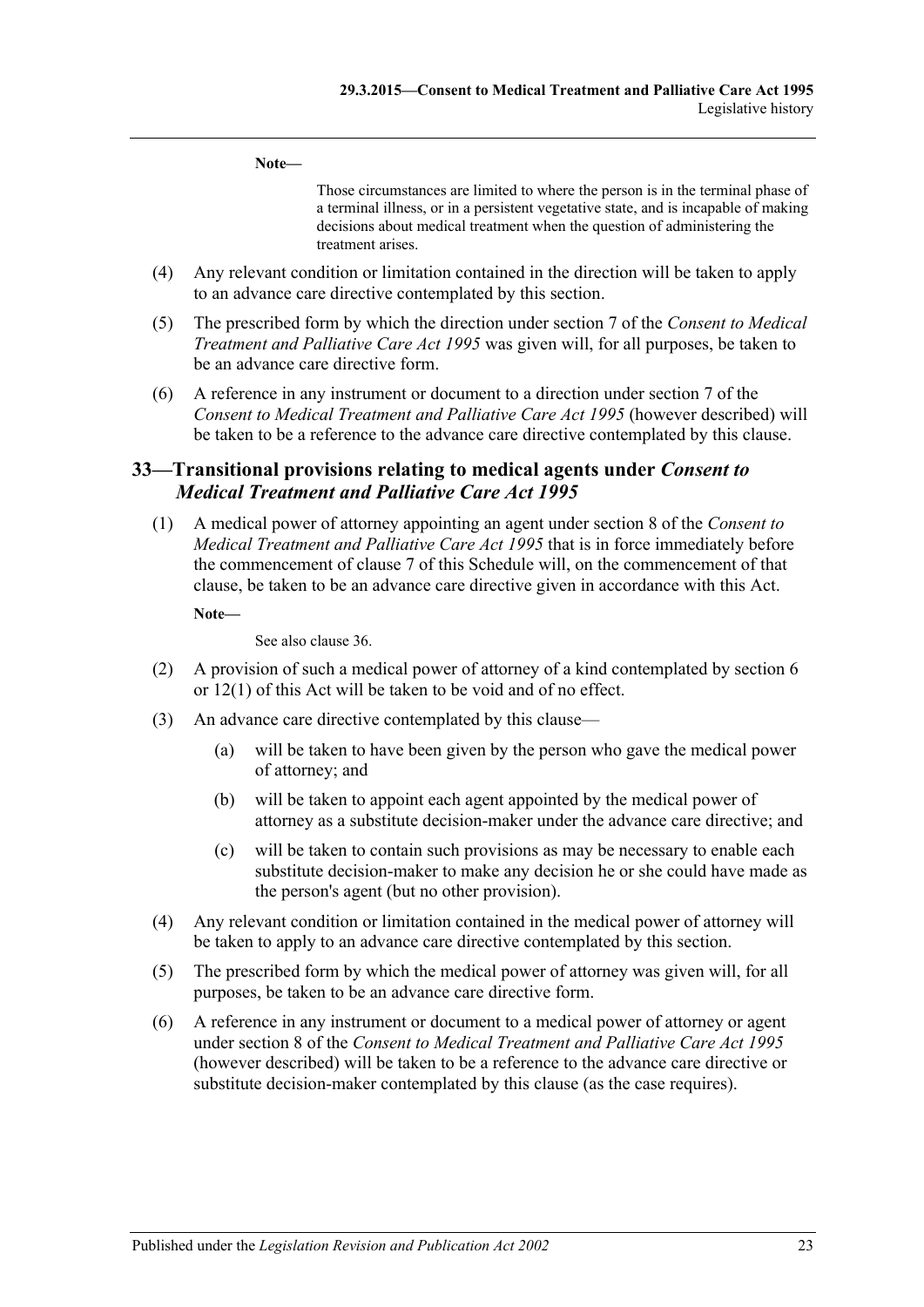## <span id="page-23-1"></span>**34—Transitional provisions relating to other instruments continued under**  *Consent to Medical Treatment and Palliative Care Act 1995*

(1) A direction or enduring power of attorney continued in force pursuant to Schedule 3 of the *[Consent to Medical Treatment and Palliative Care Act](http://www.legislation.sa.gov.au/index.aspx?action=legref&type=act&legtitle=Consent%20to%20Medical%20Treatment%20and%20Palliative%20Care%20Act%201995) 1995* and that is in force immediately before the commencement of this clause will, on the commencement of Part 2 of this Schedule, be taken to be an advance care directive given in accordance with this Act.

**Note—**

See also [clause](#page-23-0) 36.

- <span id="page-23-2"></span>(2) A provision of such a direction or enduring power of attorney of a kind contemplated by section 6 or 12(1) of this Act will be taken to be void and of no effect.
- <span id="page-23-3"></span>(3) An advance care directive contemplated by this clause—
	- (a) will be taken to have been given by the person who gave the direction or enduring power of attorney (as the case requires); and
	- (b) in the case of an advance care directive related to a direction—will be taken to contain such provisions as may be necessary to give effect to the direction (but no other provision); and
	- (c) in the case of an advance care directive related to an enduring power of attorney—will be taken to appoint each agent appointed by the enduring power of attorney as a substitute decision-maker under the advance care directive; and
	- (d) will be taken to contain such provisions as may be necessary to enable each substitute decision-maker to make any decision he or she could have made as the person's agent under the enduring power of attorney (but no other provision).
- <span id="page-23-4"></span>(4) Any condition or limitation contained in the direction or enduring power of attorney (as the case requires) will be taken to apply to an advance care directive contemplated by this section.
- (5) Any instrument by which the direction or enduring power of attorney was given will, for all purposes, be taken to be an advance care directive form.
- (6) A reference in any instrument or document to a direction or enduring power of attorney to which this clause relates (however described) will be taken to be a reference to the advance care directive contemplated by this clause.

## <span id="page-23-0"></span>**36—Only 1 advance care directive to be created**

- (1) If 2 or more of [clauses](#page-21-0) 32, [33,](#page-22-0) [34](#page-23-1) or 35 apply in respect of a particular person, the person will, for the purposes of this or any other Act, be taken to have given 1 advance care directive containing, or subject to, the relevant provisions (in addition to any other applicable provisions under this Act).
- (2) In this clause—

#### *relevant provisions* means—

- (a) if [clause](#page-21-0) 32 applies in respect of the person[—clause](#page-21-1) 32(2), [\(3\)](#page-21-2) and [\(4\);](#page-22-1) and
- (b) if [clause](#page-22-0) 33 applies in respect of the person[—clause](#page-22-2) 33(2), [\(3\)](#page-22-3) and [\(4\);](#page-22-4) and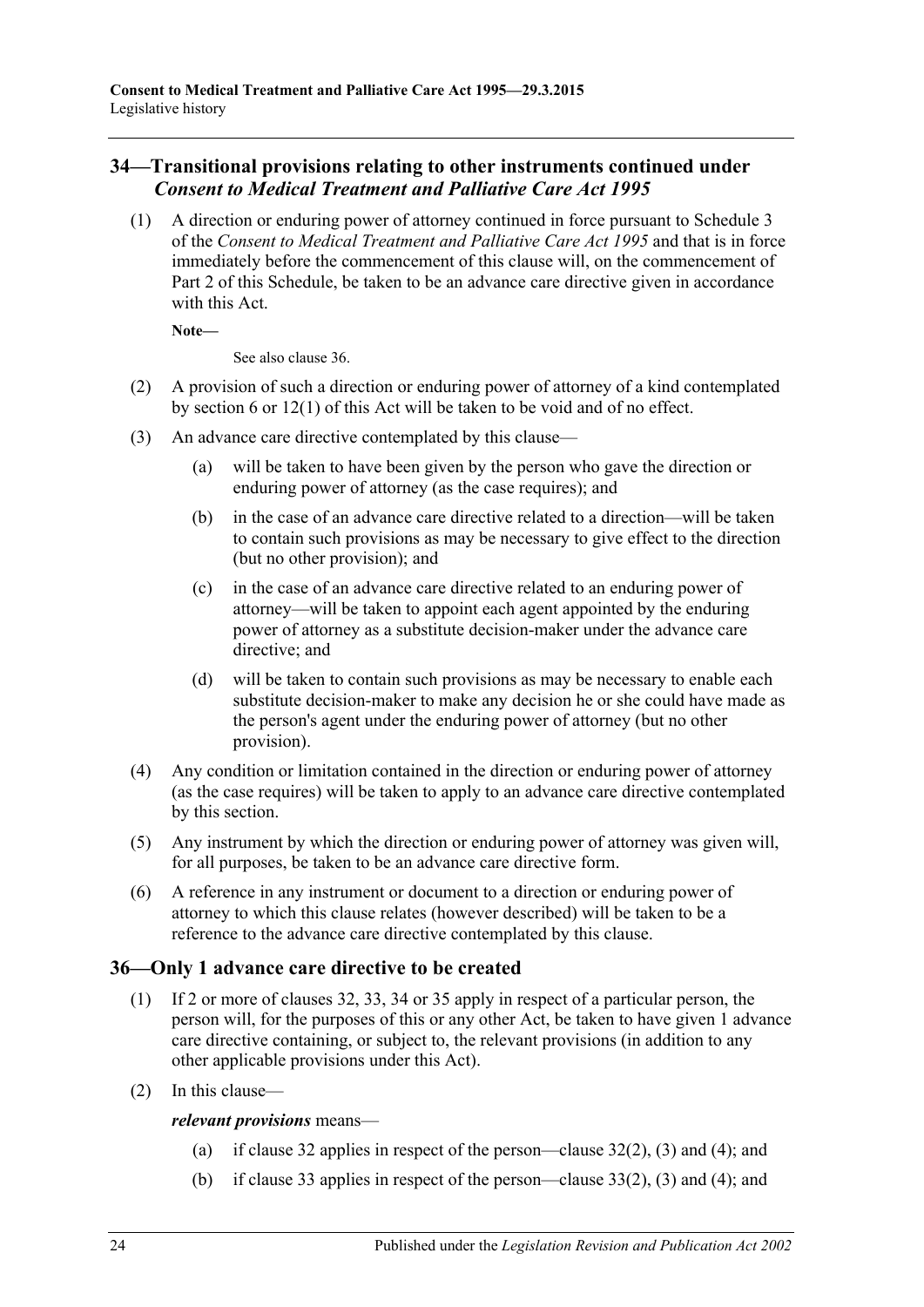- (c) if [clause](#page-23-1) 34 applies in respect of the person[—clause](#page-23-2) 34(2), [\(3\)](#page-23-3) and [\(4\);](#page-23-4) and
- (d) if clause 35 applies in respect of the person—clause  $35(2)$ , (3) and (4).

#### **37—Disputes**

A dispute arising out of the operation of this Schedule will be taken to be a matter to which Part 7 of this Act applies.

#### *Statutes Amendment (SACAT) Act 2014*

#### **43—Transitional provisions**

(1) In this section—

*Guardianship Board* means the Guardianship Board established under the *[Guardianship and Administration Act](http://www.legislation.sa.gov.au/index.aspx?action=legref&type=act&legtitle=Guardianship%20and%20Administration%20Act%201993) 1993*;

*principal Act* means the *Consent to Medical [Treatment and Palliative Care Act](http://www.legislation.sa.gov.au/index.aspx?action=legref&type=act&legtitle=Consent%20to%20Medical%20Treatment%20and%20Palliative%20Care%20Act%201995) 1995*;

*relevant day* means the day on which this Part comes into operation;

*Tribunal* means the South Australian Civil and Administrative Tribunal.

- (2) A right to make any application or referral, or to seek a review, under the principal Act with respect to any matter in existence before the relevant day, with the effect that the relevant proceedings would have been commenced before the Guardianship Board, will be exercised as if this Part had been in operation before the right arose, so that the relevant proceedings may be commenced instead before the Tribunal.
- (3) Any proceedings before the Guardianship Board under the principal Act immediately before the relevant day will, subject to such directions as the President of the Tribunal thinks fit, be transferred to the Tribunal where they may proceed as if they had been commenced before the Tribunal.
- (4) The Tribunal may—
	- (a) receive in evidence any transcript of evidence in proceedings before the Guardianship Board, and draw any conclusions of fact from that evidence that appear proper; and
	- (b) adopt any findings or determinations of the Guardianship Board that may be relevant to proceedings before the Tribunal; and
	- (c) adopt or make any decision (including a decision in the nature of a declaration), direction or order in relation to proceedings before the Guardianship Board before the relevant day (including so as to make a decision or declaration, or a direction or order, in relation to proceedings fully heard before the relevant day); and
	- (d) take other steps to promote or ensure the smoothest possible transition from 1 jurisdiction to another in connection with the operation of this section.
- (5) Nothing in this section affects a right to appeal to the Administrative and Disciplinary Division of the District Court against a decision, direction or order of the Guardianship Board made or given before the relevant day.

## **Historical versions**

1.7.2004